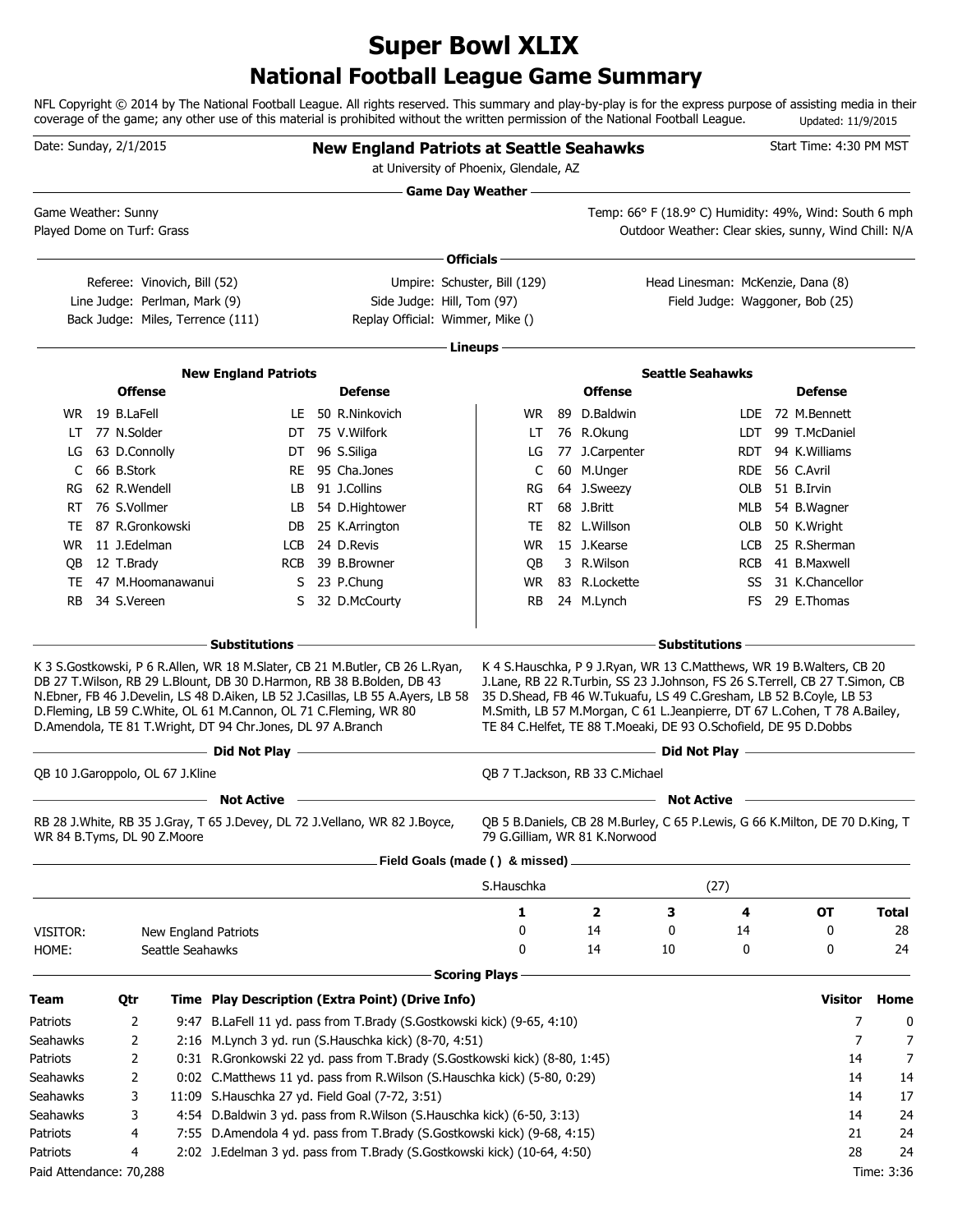# **Final Individual Statistics**

|                             | <b>New England Patriots</b> |                |            |              |                  |             |                       |                   |                     |                        |     | <b>Seattle Seahawks</b> |              |              |                |                    |              |
|-----------------------------|-----------------------------|----------------|------------|--------------|------------------|-------------|-----------------------|-------------------|---------------------|------------------------|-----|-------------------------|--------------|--------------|----------------|--------------------|--------------|
| <b>RUSHING</b>              |                             |                | <b>ATT</b> | <b>YDS</b>   | <b>AVG</b>       | LG          | TD                    | <b>RUSHING</b>    |                     |                        |     |                         | <b>ATT</b>   | <b>YDS</b>   | <b>AVG</b>     | LG                 | <b>TD</b>    |
| L.Blount                    |                             |                | 14         | 40           | 2.9              | 9           | 0                     | M.Lynch           |                     |                        |     |                         | 24           | 102          | 4.3            | 15                 | $\mathbf{1}$ |
| S.Vereen                    |                             |                | 4          | 13           | 3.3              | 7           | 0                     | R.Wilson          |                     |                        |     |                         | 3            | 39           | 13.0           | 17                 | 0            |
| J.Edelman                   |                             |                | 1          | 7            | 7.0              | 7           | 0                     | R.Turbin          |                     |                        |     |                         | 2            | 21           | 10.5           | 19                 | 0            |
| T.Brady                     |                             |                | 2          | -3           | -1.5             | -1          | 0                     |                   |                     |                        |     |                         |              |              |                |                    |              |
| Total                       |                             |                | 21         | 57           | 2.7              | 9           | 0                     | Total             |                     |                        |     |                         | 29           | 162          | 5.6            | 19                 | 1            |
| <b>PASSING</b>              | ATT                         | <b>CMP</b>     | <b>YDS</b> | SK/YD        | TD               | LG<br>IN    | RT                    | <b>PASSING</b>    |                     |                        | ATT | <b>CMP</b>              | <b>YDS</b>   | SK/YD TD     |                | LG IN              | RT           |
| T.Brady                     | 50                          | 37             | 328        | 1/8          | 4                | 23          | 2 101.1               | R.Wilson          |                     |                        | 21  | 12                      | 247          | 3/13         | 2              | 45<br>1            | 110.6        |
| Total                       | 50                          | 37             | 328        | 1/8          | 4                | 23          | 2 101.1               | Total             |                     |                        | 21  | 12                      | 247          | 3/13         | 2              | 45<br>$\mathbf{1}$ | 110.6        |
| <b>PASS RECEIVING</b>       |                             | <b>TAR</b>     | <b>REC</b> | <b>YDS</b>   | <b>AVG</b>       | LG          | TD                    |                   |                     | <b>PASS RECEIVING</b>  |     | TAR                     | <b>REC</b>   | <b>YDS</b>   | <b>AVG</b>     | LG                 | TD           |
| S.Vereen                    |                             | 12             | 11         | 64           | 5.8              | 16          | 0                     | C.Matthews        |                     |                        |     | 5                       | 4            | 109          | 27.3           | 45                 | 1            |
| J.Edelman                   |                             | 12             | 9          | 109          | 12.1             | 23          | 1                     | R.Lockette        |                     |                        |     | 5                       | 3            | 59           | 19.7           | 25                 | 0            |
| R.Gronkowski                |                             | 10             | 6          | 68           | 11.3             | 22          | 1                     | J.Kearse          |                     |                        |     | 6                       | 3            | 45           | 15.0           | 33                 | 0            |
| D.Amendola                  |                             | 7              | 5          | 48           | 9.6              | 17          | 1                     | M.Lynch           |                     |                        |     | 2                       | 1            | 31           | 31.0           | 31                 | 0            |
| <b>B.LaFell</b>             |                             | 7              | 4          | 29           | 7.3              | 11          | 1                     | D.Baldwin         |                     |                        |     | 1                       | 1            | 3            | 3.0            | З                  | 1            |
| J.Develin                   |                             | 1              | 1          | 6            | 6.0              | 6           | 0                     | <b>B.</b> Walters |                     |                        |     | 1                       | 0            | 0            | 0.0            | 0                  | 0            |
| M.Hoomanawanui              |                             | 1              | 1          | 4            | 4.0              | 4           | 0                     |                   |                     |                        |     |                         |              |              |                |                    |              |
| Total                       |                             | 50             | 37         | 328          | 8.9              | 23          | 4                     | Total             |                     |                        |     | 20                      | 12           | 247          | 20.6           | 45                 | 2            |
| <b>INTERCEPTIONS</b>        |                             |                | <b>NO</b>  | <b>YDS</b>   | <b>AVG</b>       | LG          | TD                    |                   |                     | <b>INTERCEPTIONS</b>   |     |                         | <b>NO</b>    | <b>YDS</b>   | <b>AVG</b>     | LG                 | <b>TD</b>    |
| M.Butler                    |                             |                | 1          | 3            | 3.0              | 3           | 0                     | J.Lane            |                     |                        |     |                         | 1            | 14           | 14.0           | 14                 | 0            |
|                             |                             |                |            |              |                  |             |                       | <b>B.Wagner</b>   |                     |                        |     |                         | 1            | 0            | 0.0            | 0                  | 0            |
| Total                       |                             |                | 1          | 3            | 3.0              | 3           | 0                     | Total             |                     |                        |     |                         | 2            | 14           | 7.0            | 14                 | 0            |
| <b>PUNTING</b>              | <b>NO</b>                   | <b>YDS</b>     | <b>AVG</b> | NET          | TВ               | <b>IN20</b> | LG                    | <b>PUNTING</b>    |                     |                        | NO  | <b>YDS</b>              | <b>AVG</b>   | <b>NET</b>   | TB             | <b>IN20</b>        | LG           |
| R.Allen                     | 4                           | 196            | 49.0       | 42.5         | 1                | 1           | 64                    | J.Ryan            |                     |                        | 6   | 269                     | 44.8         | 40.3         | 0              | 1                  | 61           |
| Total                       | 4                           | 196            | 49.0       | 42.5         | 1                | 1           | 64                    | Total             |                     |                        | 6   | 269                     | 44.8         | 40.3         | 0              | 1                  | 61           |
| <b>PUNT RETURNS</b>         |                             | <b>NO</b>      | <b>YDS</b> | <b>AVG</b>   | FC               | LG          | TD                    |                   | <b>PUNT RETURNS</b> |                        |     | <b>NO</b>               | <b>YDS</b>   | <b>AVG</b>   | <b>FC</b>      | LG                 | <b>TD</b>    |
| J.Edelman                   |                             | 3              | 27         | 9.0          | 2                | 15          | 0                     | <b>B.</b> Walters |                     |                        |     | 2                       | 6            | 3.0          | 0              | 6                  | 0            |
| [OUT OF BOUNDS]             |                             | 1              | 0          | 0.0          | 0                | 0           | 0                     | [DOWNED]          |                     |                        |     | 1                       | 0            | 0.0          | 0              | 0                  | 0            |
|                             |                             |                |            |              |                  |             |                       |                   | [TOUCHBACK]         |                        |     | 1                       | 0            | 0.0          | 0              | 0                  | 0            |
| Total                       |                             | 3              | 27         | 9.0          | 2                | 15          | 0                     | Total             |                     |                        |     | 2                       | 6            | 3.0          | 0              | 6                  | 0            |
| <b>KICKOFF RETURNS</b>      |                             | <b>NO</b>      | <b>YDS</b> | <b>AVG</b>   | FC               | LG          | TD                    |                   |                     | <b>KICKOFF RETURNS</b> |     | <b>NO</b>               | <b>YDS</b>   | <b>AVG</b>   | <b>FC</b>      | LG                 | <b>TD</b>    |
| D.Amendola                  |                             | $\overline{2}$ | 44         | 22.0         | $\boldsymbol{0}$ | 23          | $\bf{0}$              | [TOUCHBACK]       |                     |                        |     | 5                       | 0            | $0.0\,$      | $\mathbf 0$    | $\mathbf 0$        | $\Omega$     |
| J.Develin                   |                             | 1              | 5          | 5.0          | 0                | 5           | 0                     |                   |                     |                        |     |                         |              |              |                |                    |              |
| [TOUCHBACK]                 |                             | 2              | 0          | 0.0          | 0                | 0           | 0                     |                   |                     |                        |     |                         |              |              |                |                    |              |
| Total                       |                             | 3              | 49         | 16.3         | 0                | 23          | 0                     | Total             |                     |                        |     | $\mathbf 0$             | 0            | 0.0          | 0              | $\mathbf 0$        | 0            |
| <b>New England Patriots</b> |                             |                |            |              |                  |             |                       |                   |                     |                        |     |                         |              |              |                |                    |              |
| <b>FUMBLES</b>              |                             |                |            | <b>FUM</b>   | <b>LOST</b>      |             | OWN-REC YDS TD        |                   |                     | <b>FORCED</b>          |     | <b>OPP-REC</b>          | <b>YDS</b>   | <b>TD</b>    |                | <b>OUT-BDS</b>     |              |
| Total                       |                             |                |            | $\mathbf{0}$ |                  | 0           | 0                     | $\mathbf 0$       | 0                   | $\mathbf 0$            |     | $\mathbf{0}$            | $\Omega$     | $\mathbf{0}$ |                | 0                  |              |
| <b>Seattle Seahawks</b>     |                             |                |            |              |                  |             |                       |                   |                     |                        |     |                         |              |              |                |                    |              |
| <b>FUMBLES</b>              |                             |                |            |              | <b>FUM LOST</b>  |             | <b>OWN-REC YDS TD</b> |                   |                     | <b>FORCED</b>          |     | <b>OPP-REC</b>          | <b>YDS</b>   | TD           | <b>OUT-BDS</b> |                    |              |
| Total                       |                             |                |            |              | 0                | $\mathbf 0$ | 0                     | 0                 | 0                   | 0                      |     | 0                       | $\mathbf{0}$ | $\mathbf 0$  |                | 0                  |              |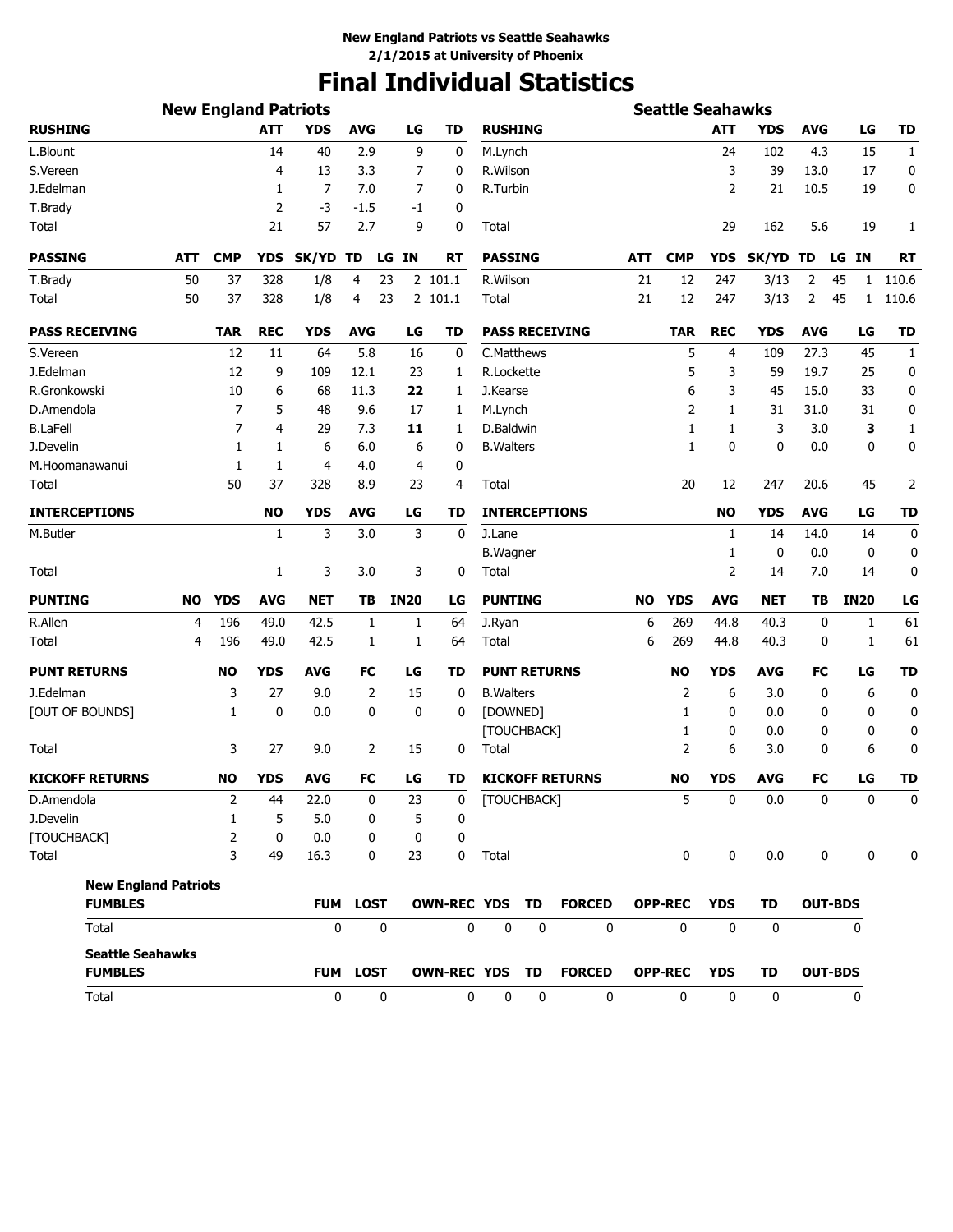# **Final Team Statistics**

|                                                      | <b>Visitor</b>  | Home                    |
|------------------------------------------------------|-----------------|-------------------------|
|                                                      | <b>Patriots</b> | <b>Seahawks</b>         |
| <b>TOTAL FIRST DOWNS</b>                             | 25              | 20                      |
| By Rushing                                           | 1               | 8                       |
| By Passing                                           | 21              | 10                      |
| <b>By Penalty</b>                                    | 3               | 2                       |
| THIRD DOWN EFFICIENCY                                | 8-14-57%        | 3-10-30%                |
| <b>FOURTH DOWN EFFICIENCY</b>                        | $0 - 0 - 0%$    | $0 - 0 - 0%$            |
| <b>TOTAL NET YARDS</b>                               | 377             | 396                     |
| Total Offensive Plays (inc. times thrown passing)    | 72              | 53                      |
| Average gain per offensive play                      | 5.2             | 7.5                     |
| <b>NET YARDS RUSHING</b>                             | 57              | 162                     |
| <b>Total Rushing Plays</b>                           | 21              | 29                      |
| Average gain per rushing play                        | 2.7             | 5.6                     |
| Tackles for a loss-number and yards                  | $1 - 1$         | $0 - 0$                 |
| <b>NET YARDS PASSING</b>                             | 320             | 234                     |
| Times thrown - yards lost attempting to pass         | $1 - 8$         | $3 - 13$                |
| Gross yards passing                                  | 328             | 247                     |
| <b>PASS ATTEMPTS-COMPLETIONS-HAD INTERCEPTED</b>     | $50-37-2$       | $21 - 12 - 1$           |
| Avg gain per pass play (inc.# thrown passing)        | 6.3             | 9.8                     |
| <b>KICKOFFS Number-In End Zone-Touchbacks</b>        | $5 - 5 - 5$     | $5 - 3 - 2$             |
| <b>PUNTS Number and Average</b>                      | 4-49.0          | $6 - 44.8$              |
| <b>Had Blocked</b>                                   | 0               | $\Omega$                |
| <b>FGs - PATs Had Blocked</b>                        | $0 - 0$         | $0 - 0$                 |
| <b>Net Punting Average</b>                           | 42.5            | 40.3                    |
| <b>TOTAL RETURN YARDAGE (Not Including Kickoffs)</b> | 30              | 20                      |
| No. and Yards Punt Returns                           | $3-27$          | $2 - 6$                 |
| No. and Yards Kickoff Returns                        | $3 - 49$        | $0 - 0$                 |
| No. and Yards Interception Returns                   | $1 - 3$         | $2 - 14$                |
| <b>PENALTIES Number and Yards</b>                    | $5 - 36$        | $7 - 70$                |
| <b>FUMBLES Number and Lost</b>                       | $0 - 0$         | $0 - 0$                 |
| <b>TOUCHDOWNS</b>                                    | 4               | 3                       |
| Rushing                                              | 0               | 1                       |
| Passing                                              | 4               | $\overline{\mathbf{c}}$ |
| <b>EXTRA POINTS Made-Attempts</b>                    | $4 - 4$         | $3 - 3$                 |
| Kicking Made-Attempts                                | 4-4             | $3 - 3$                 |
| <b>FIELD GOALS Made-Attempts</b>                     | $0-0$           | $1 - 1$                 |
| <b>RED ZONE EFFICIENCY</b>                           | 3-4-75%         | 3-5-60%                 |
| <b>GOAL TO GO EFFICIENCY</b>                         | 2-2-100%        | 1-2-50%                 |
| <b>SAFETIES</b>                                      | 0               | 0                       |
| <b>FINAL SCORE</b>                                   | 28              | 24                      |
| TIME OF POSSESSION                                   | 33:46           | 26:14                   |
|                                                      |                 |                         |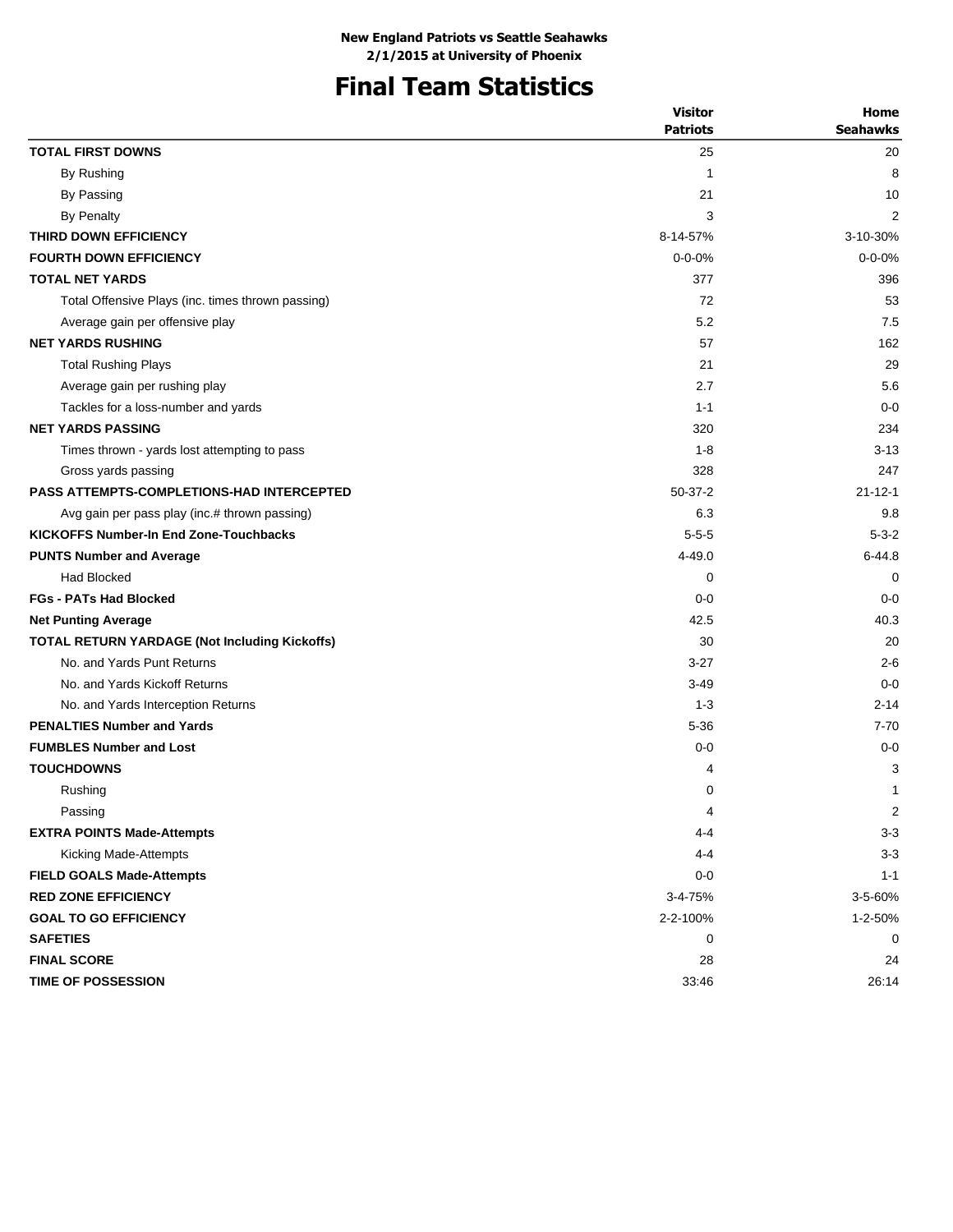# **Ball Possession And Drive Chart**

### **New England Patriots**

| #  | Time<br>Recd | Time<br>Lost | <b>Time How Ball</b><br><b>Poss Obtained</b> | <b>Drive</b><br>Began | #<br><b>Play</b> | Yds<br>Gain | Yds<br><b>Pen</b> | Net<br>Yds | 1st<br>Down | Last<br><b>Scrm</b> | <b>How Given</b><br>Up |
|----|--------------|--------------|----------------------------------------------|-----------------------|------------------|-------------|-------------------|------------|-------------|---------------------|------------------------|
|    | 15:00        | 11:34        | 3:26 Kickoff                                 | <b>NE 18</b>          | 6                | 17          | 0                 | 17         |             | <b>NE 35</b>        | Punt                   |
|    | 9:20         | 1:39         | 7:41 Punt                                    | <b>NE 32</b>          | 13               | 58          |                   | 58         | 4           | * SEA 10            | Interception           |
| 3  | 13:57        | 9:47         | $4:10$ Punt                                  | <b>NE 35</b>          | 9                | 65          | 0                 | 65         | 4           | $*$ SEA 11          | Touchdown              |
| 4  | 8:05         | 7:07         | 0:58 Punt                                    | <b>NE 28</b>          | 3                | 7           |                   |            | 0           | <b>NE 35</b>        | Punt                   |
| 5  | 2:16         | 0:31         | 1:45 Kickoff                                 | <b>NE 20</b>          | 8                | 75          | 5                 | 80         | 5           | <b>SEA 22</b>       | Touchdown              |
| 6  | 0:02         | 0:00         | 0:02 Kickoff                                 |                       | 0                | 0           | 0                 | 0          | 0           |                     | End of Half            |
|    | 11:09        | 8:07         | 3:02 Kickoff                                 | <b>NE 20</b>          | 6                | 12          | 0                 | 12         |             | <b>NE 32</b>        | Interception           |
| 8  | 4:54         | 3:15         | 1:39 Kickoff                                 | <b>NE 35</b>          | 3                | 11          | -10               |            | 0           | <b>NE 36</b>        | Punt                   |
| 9  | 0:55         | 14:17        | 1:38 Punt                                    | <b>NE 14</b>          | 3                | 8           |                   | 8          | 0           | <b>NE 22</b>        | Punt                   |
| 10 | 12:10        | 7:55         | 4:15 Punt                                    | <b>NE 32</b>          | 9                | 53          | 15                | 68         | 4           | $*$ SEA 4           | Touchdown              |
| 11 | 6:52         | 2:02         | 4:50 Punt                                    | <b>NE 36</b>          | 10               | 74          | $-10$             | 64         | 5           | $*$ SEA 3           | Touchdown              |
| 12 | 0:20         | 0:00         | 0:20 Interception                            | NE <sub>1</sub>       | 2                | $-3$        | 20                | 17         |             | <b>NE 20</b>        | End of Game            |

(271) Average NE 25

### **Seattle Seahawks**

| #  | Time<br>Recd | Time<br>Lost | <b>Time How Ball</b><br><b>Poss Obtained</b> | <b>Drive</b><br>Began | #<br><b>Play</b> | Yds<br>Gain | Yds<br>Pen   | Net<br>Yds | 1st<br>Down  | Last<br>Scrm  | <b>How Given</b><br>Up |
|----|--------------|--------------|----------------------------------------------|-----------------------|------------------|-------------|--------------|------------|--------------|---------------|------------------------|
|    | 11:34        | 9:20         | $2:14$ Punt                                  | <b>SEA 16</b>         | 3                | 8           | 0            | 8          | 0            | <b>SEA 24</b> | Punt                   |
| 2  | 1:39         | 13:57        | 2:42 Interception                            | <b>SEA 14</b>         | 5                | 12          | 0            | 12         |              | SEA 26        | Punt                   |
| 3  | 9:47         | 8:05         | 1:42 Kickoff                                 | <b>SEA 20</b>         | 3                | 2           | $\mathbf{0}$ | 2          | 0            | SEA 22        | Punt                   |
| 4  | 7:07         | 2:16         | 4:51 Punt                                    | <b>SEA 30</b>         | 8                | 75          | $-5$         | 70         | 3            | $*$ NE 3      | Touchdown              |
| 5  | 0:31         | 0:02         | 0:29 Kickoff                                 | <b>SEA 20</b>         | 5                | 70          | 10           | 80         | 5.           | $*$ NE 11     | Touchdown              |
| 6  | 15:00        | 11:09        | 3:51 Kickoff                                 | <b>SEA 20</b>         |                  | 72          | 0            | 72         | 2            | $*$ NE 8      | Field Goal             |
| 7  | 8:07         | 4:54         | 3:13 Interception                            | 50                    | 6                | 45          | 5            | 50         | 5            | $*$ NE 3      | Touchdown              |
| 8  | 3:15         | 0:55         | 2:20 Punt                                    | <b>SEA 20</b>         | 4                | 33          | 0            | 33         |              | <b>NE 47</b>  | Punt                   |
| 9  | 14:17        | 12:10        | 2:07 Punt                                    | <b>SEA 36</b>         | 3                | -5          | 0            | -5         | 0            | <b>SEA 31</b> | Punt                   |
| 10 | 7:55         | 6:52         | 1:03 Kickoff                                 | <b>SEA 20</b>         | 3                | 5           | 0            | 5          | $\mathbf{0}$ | <b>SEA 25</b> | Punt                   |
| 11 | 2:02         | 0:20         | 1:42 Kickoff                                 | <b>SEA 20</b>         |                  | 79          | 0            | 79         | 3            | $*$ NE 1      | Interception           |

(266) Average SEA 24

**\* inside opponent's 20**

|         | <b>Time of Possession by Quarter</b>   | 1st                 | 2nd  | 3rd  | 4th                  | ΟТ | Total |
|---------|----------------------------------------|---------------------|------|------|----------------------|----|-------|
| Visitor | New England Patriots                   | 11:07               | 6:55 | 5:36 | 10:08                |    | 33:46 |
| Home    | Seattle Seahawks                       | 3:53                | 8:05 | 9:24 | 4:52                 |    | 26:14 |
|         | <b>Kickoff Drive No.-Start Average</b> | Patriots: 4 - NE 23 |      |      | Seahawks: 5 - SEA 20 |    |       |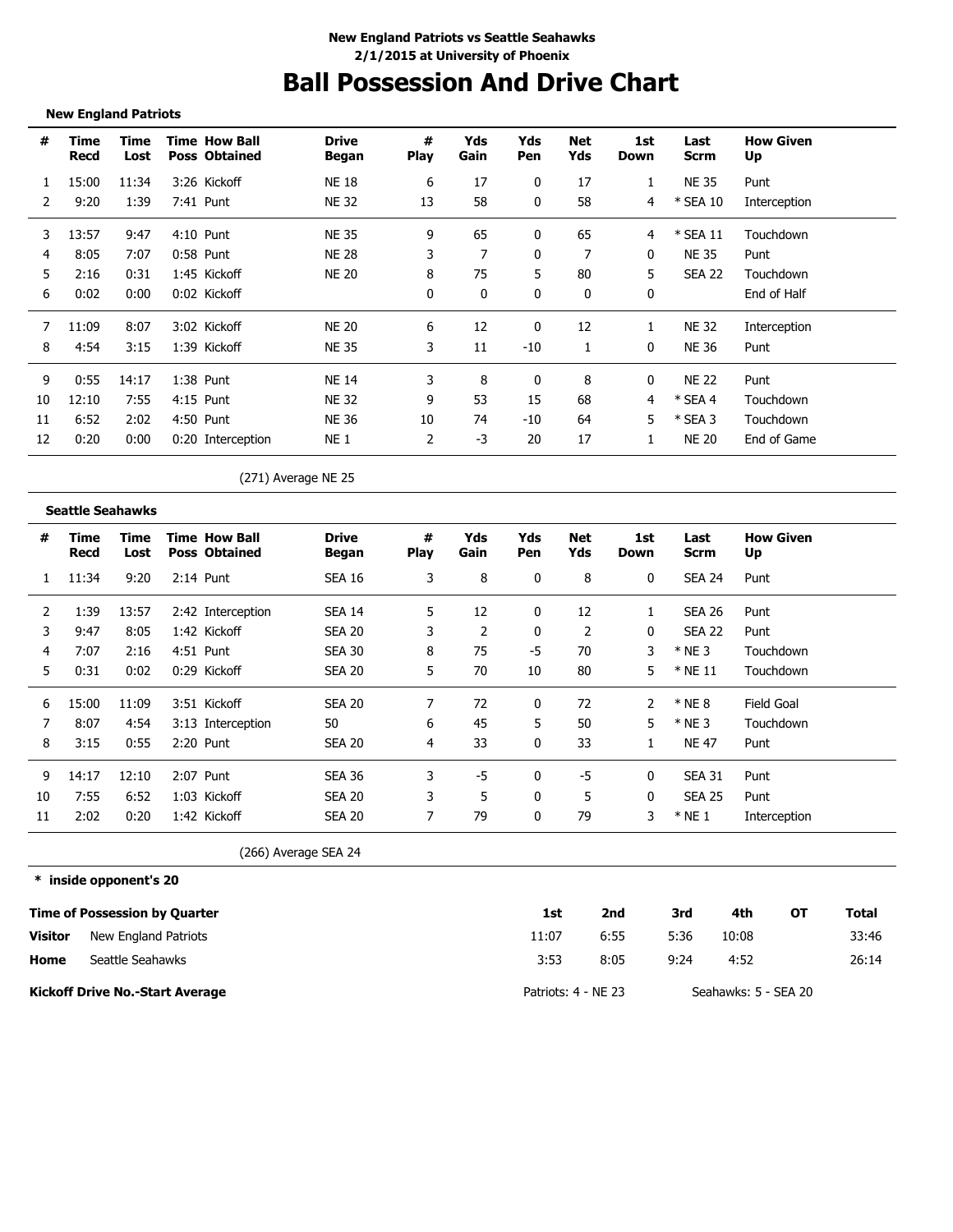# **Final Defensive Statistics**

| <b>New England Patriots</b> |               |                |             |              | <b>Regular Defensive Plays</b> |            |              |              |           |              |           |            | <b>Special Teams</b> |           |           |           |              | Misc       |             |           |
|-----------------------------|---------------|----------------|-------------|--------------|--------------------------------|------------|--------------|--------------|-----------|--------------|-----------|------------|----------------------|-----------|-----------|-----------|--------------|------------|-------------|-----------|
|                             | <b>TKL</b>    | <b>AST</b>     | <b>COMB</b> | <b>SK</b>    | <b>YDS</b>                     | <b>TFL</b> | Q            | ΙN           | <b>PD</b> | FF           | <b>FR</b> | <b>TKL</b> | <b>AST</b>           | <b>FF</b> | <b>FR</b> | <b>BL</b> | <b>TKL</b>   | <b>AST</b> | FF          | <b>FR</b> |
| J.Collins                   | 6             | 2              | 8           | 0            | 0                              | 0          |              | $\Omega$     | 0         | 0            | 0         | 0          | 0                    | 0         | 0         | 0         | 0            | 0          | 0           | 0         |
| R.Ninkovich                 |               | 3              | 6           |              | 8                              |            |              | 0            | 0         | 0            | 0         | 0          | 0                    | 0         | 0         | 0         | 0            | 0          | 0           | 0         |
| D.McCourty                  | 4             |                | 5           | 0            | 0                              | 0          | 0            | 0            | 0         | 0            | 0         | 0          | 0                    | 0         | 0         | 0         | 0            | 0          | 0           | 0         |
| D.Hightower                 | 3             | 2              | 5           | 0            | 0                              | 0          | 0            | 0            | 0         | 0            | 0         | 0          | 0                    | 0         | 0         | 0         | 0            | 0          | 0           | 0         |
| S.Siliga                    | $\mathcal{P}$ | $\overline{2}$ | 4           | $\mathbf{0}$ | 0                              | 0          | 0            | 0            | 0         | 0            | 0         | 0          | $\mathbf{0}$         | 0         | 0         | 0         | 0            | 0          | 0           | 0         |
| Cha.Jones                   | 3             | 0              | 3           | 1            | 3                              |            |              | 0            | 0         | 0            | 0         | 0          | 0                    | 0         | 0         | 0         | 0            | 0          | 0           | 0         |
| M.Butler                    |               | 0              | 3           | 0            | 0                              | 0          |              |              | 3         | 0            | 0         | 0          | 0                    | 0         | 0         | 0         | 0            | 0          | 0           | 0         |
| <b>B.Browner</b>            |               | 0              | 3           | 0            | 0                              | 0          | 0            | 0            |           | 0            | 0         | 0          | 0                    | 0         | 0         | 0         | 0            | 0          | 0           | 0         |
| A.Branch                    | 3             | 0              | 3           | $\mathbf{0}$ | 0                              | 0          | 0            | 0            | 0         | 0            | 0         | 0          | 0                    | 0         | 0         | 0         | 0            | 0          | 0           | 0         |
| K.Arrington                 |               | 0              | 2           | 0            | 0                              | 0          | 0            | 0            | 0         | 0            | 0         |            | 0                    | 0         | 0         | 0         | 0            | 0          | 0           | 0         |
| V.Wilfork                   |               | 0              | 2           | 0            | 0                              | 0          | 0            | 0            | 0         | 0            | 0         | 0          | 0                    | 0         | 0         | 0         | 0            | 0          | 0           | 0         |
| D.Revis                     |               | 0              | 1           | 1            | 2                              |            |              | 0            | 0         | 0            | 0         | 0          | 0                    | 0         | 0         | 0         | 0            | 0          | 0           | 0         |
| L.Ryan                      |               | 0              | 1           | 0            | $\mathbf{0}$                   | 0          | $\mathbf{0}$ | $\mathbf{0}$ |           | $\mathbf{0}$ | 0         | 0          | 0                    | 0         | 0         | 0         | $\mathbf{0}$ | 0          | $\mathbf 0$ | 0         |
| P.Chung                     |               | 0              |             | 0            | 0                              | 0          | 0            | 0            | 0         | 0            | 0         | 0          | 0                    | 0         | 0         | 0         | 0            | 0          | 0           | 0         |
| A.Ayers                     |               | 0              | 0           | 0            | 0                              | 0          |              | 0            | 0         | 0            | 0         | 0          | 0                    |           | 0         | 0         | 0            | 0          | 0           | 0         |
| M.Slater                    | 0             | 0              | 0           | 0            | 0                              | 0          | 0            | 0            | 0         | 0            | 0         | 1          | 0                    | 0         | 0         | 0         | 0            | 0          | 0           | 0         |
| J.Edelman                   | 0             | 0              | 0           | 0            | 0                              | 0          | 0            | 0            | 0         | 0            | 0         | 0          | 0                    | 0         | 0         | 0         | 1            | 0          | 0           | 0         |
| <b>B.Bolden</b>             | 0             | 0              | 0           | 0            | 0                              | 0          | 0            | 0            | 0         | 0            | 0         | 0          | 0                    | 0         | 0         | 0         | 1            | 0          | 0           | 0         |
| <b>Total</b>                | 37            | 10             | 47          | з            | 13                             | 3          |              |              | 5         | 0            | 0         | 2          | 0                    | Ω         | O         | 0         | 2            | Ω          |             |           |

## **TKL = Tackle AST = Assist COMB = Combined QH=QB Hit IN = Interception PD = Pass Defense FF = Forced Fumble FR = Fumble Recovery**

| <b>Seattle Seahawks</b> |            |              |                |    | <b>Regular Defensive Plays</b> |        |   |              |              |           |           |            | <b>Special Teams</b> |     |           |              |            | <b>Misc</b> |           |           |
|-------------------------|------------|--------------|----------------|----|--------------------------------|--------|---|--------------|--------------|-----------|-----------|------------|----------------------|-----|-----------|--------------|------------|-------------|-----------|-----------|
|                         | <b>TKL</b> | <b>AST</b>   | <b>COMB</b>    | SK | <b>YDS</b>                     | TFL QH |   | IN           | PD           | <b>FF</b> | <b>FR</b> | <b>TKL</b> | <b>AST</b>           | FF. | <b>FR</b> | <b>BL</b>    | <b>TKL</b> | <b>AST</b>  | <b>FF</b> | <b>FR</b> |
| <b>B.Wagner</b>         | 10         | 2            | 12             | 0  | ŋ                              |        |   |              |              |           | 0         | 0          | 0                    | 0   | 0         | 0            | 0          |             |           | 0         |
| K.Wright                | 10         |              | 11             | 0  | 0                              | 0      | 0 | 0            | 0            | 0         | 0         | 0          | 0                    | 0   | 0         | 0            | ŋ          | 0           |           | 0         |
| K.Chancellor            |            | 3            | 10             | 0  | 0                              |        | 0 | 0            | 0            | 0         | 0         | 0          | 0                    | 0   | 0         | 0            | 0          | 0           | 0         | 0         |
| E.Thomas                | 8          |              | 9              | 0  | 0                              | 0      | 0 | 0            | 0            | 0         | 0         | 0          | 0                    | 0   | 0         | 0            | 0          | 0           | 0         | 0         |
| <b>B.Maxwell</b>        | 5          | 0            | 5              | 0  | 0                              | 0      | 0 | 0            | 0            | 0         | 0         | 0          | 0                    | 0   | 0         | 0            | 0          | 0           | 0         | 0         |
| K.Williams              |            |              | 3              | 0  | 0                              | 0      | 0 | 0            | 0            | 0         | 0         | 0          | 0                    | 0   | 0         | 0            | 0          | 0           |           | 0         |
| R.Sherman               |            |              | 3              | 0  | 0                              | 0      | 0 | 0            | 0            | 0         | 0         | 0          | 0                    | 0   | 0         | 0            | 0          | 0           | 0         |           |
| <b>B.Irvin</b>          |            | 0            | 2              |    | 8                              |        | 2 | 0            | 0            | 0         | 0         | 0          | 0                    | 0   | 0         | 0            | 0          | 0           | 0         | 0         |
| M.Bennett               | 2          | $\mathbf{0}$ | $\overline{2}$ | 0  | $\mathbf{0}$                   | 0      | 4 | 0            | $\mathbf{0}$ | 0         | 0         | 0          | 0                    | 0   | $\Omega$  | $\mathbf{0}$ | 0          | 0           | 0         | 0         |
| T.McDaniel              |            |              | 2              | 0  | 0                              | 0      | 0 | 0            |              | 0         | 0         | 0          | 0                    | 0   | $\Omega$  | 0            | 0          | 0           |           | 0         |
| C.Avril                 | n          |              | 2              | 0  | 0                              | 0      | 0 | 0            | 0            | 0         | 0         | 0          | 0                    | 0   | 0         | 0            | 0          | 0           | 0         | 0         |
| O.Schofield             | 0          | 0            | 0              | 0  | 0                              | 0      |   | 0            | 0            | 0         | 0         | 0          | 0                    | 0   | 0         | 0            | 0          | 0           | 0         | 0         |
| J.Lane                  | 0          | $\Omega$     | $\mathbf{0}$   | 0  | $\mathbf{0}$                   | 0      | 0 |              |              | 0         | 0         | 0          | 0                    | 0   | $\Omega$  | 0            | 0          | 0           | 0         | 0         |
| T.Simon                 | n          | 0            | $\mathbf{0}$   | 0  | 0                              | 0      | 0 | 0            |              | 0         | 0         | 0          | 0                    | 0   | 0         | 0            | 0          | 0           | 0         | 0         |
| D.Shead                 | n          | 0            | 0              | 0  | 0                              | 0      | 0 | 0            | 0            | 0         | 0         | 2          | 0                    | 0   | 0         | 0            | 0          | 0           | 0         | 0         |
| <b>B.Coyle</b>          | 0          | 0            | 0              | 0  | 0                              | 0      | 0 | 0            | 0            | 0         | 0         |            | 0                    | 0   | 0         | 0            | 0          | 0           | 0         | 0         |
| S.Terrell               | 0          | $\Omega$     | $\mathbf{0}$   | 0  | $\mathbf{0}$                   | 0      | 0 | $\mathbf{0}$ | $\mathbf{0}$ | 0         | 0         |            | 0                    | 0   | $\Omega$  | 0            | 0          | 0           | 0         | 0         |
| J.Johnson               | n          | 0            | 0              | 0  | 0                              | 0      | 0 | 0            | 0            | 0         | 0         |            | 0                    | 0   | $\Omega$  | 0            | ŋ          | 0           | ŋ         | 0         |
| R.Lockette              |            |              | 0              | 0  | 0                              |        | 0 | 0            | 0            | 0         | 0         |            | 0                    | 0   | 0         | 0            |            |             |           |           |
| Total                   | 49         | 12           | 61             |    | 8                              |        |   | 7            | 4            | 0         | 0         | 5          | 0                    | n   | 0         | 0            |            | Ω           | Ω         | 0         |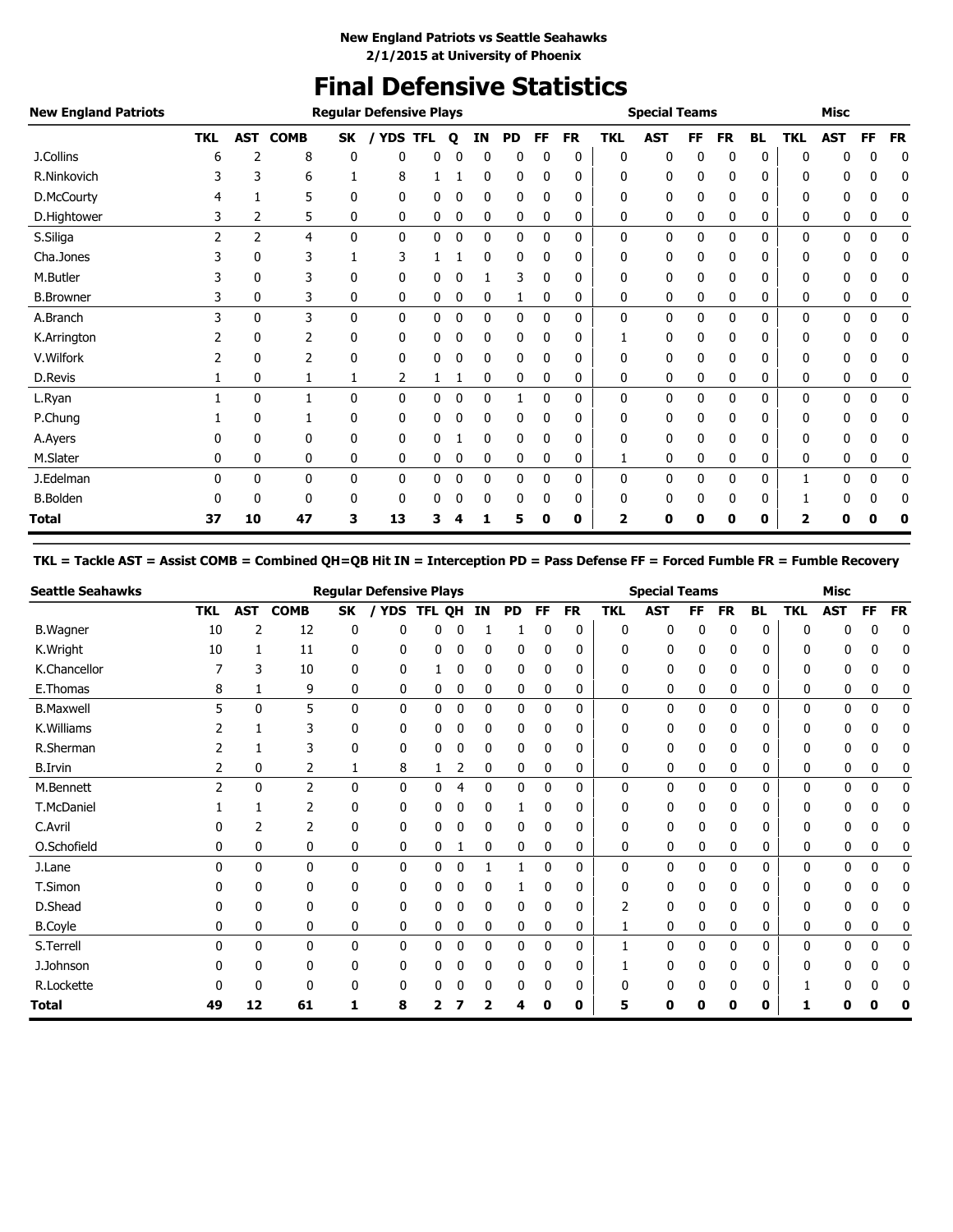# **New England Patriots vs Seattle Seahawks**

**2/1/2015 at University of Phoenix**

# **First Half Summary**

|                 |     | PERIOD SCORES                                           |                                                                             | TIME OF POSSESSION |                |          |
|-----------------|-----|---------------------------------------------------------|-----------------------------------------------------------------------------|--------------------|----------------|----------|
| <b>Patriots</b> |     | $0 \t14 = 14$                                           | <b>Patriots</b>                                                             | 18:02              |                |          |
| Seahawks        |     | $0 \t14 = 14$                                           | <b>Seahawks</b>                                                             | 11:58              |                |          |
|                 |     |                                                         | Scoring Plays                                                               |                    |                |          |
| Team            | 0tr | Time Play Description (Extra Point) (Drive Info)        |                                                                             |                    | <b>Visitor</b> | Home     |
| <b>Patriots</b> |     |                                                         | 9:47 B.LaFell 11 yd. pass from T.Brady (S.Gostkowski kick) (9-65, 4:10)     |                    |                | $\Omega$ |
| <b>Seahawks</b> |     | 2:16 M. Lynch 3 yd. run (S. Hauschka kick) (8-70, 4:51) |                                                                             |                    |                |          |
| Patriots        |     |                                                         | 0:31 R.Gronkowski 22 yd. pass from T.Brady (S.Gostkowski kick) (8-80, 1:45) |                    | 14             |          |
| <b>Seahawks</b> |     |                                                         | 0:02 C.Matthews 11 yd. pass from R.Wilson (S.Hauschka kick) (5-80, 0:29)    |                    | 14             | 14       |

|                                            | New England Patriots | Seattle Seahawks |
|--------------------------------------------|----------------------|------------------|
| <b>TOTAL FIRST DOWNS</b>                   | 14                   | 9                |
| First Downs Rushing-Passing-by Penalty     | $1 - 12 - 1$         | $4 - 4 - 1$      |
| <b>THIRD DOWN EFFICIENCY</b>               | $5 - 8 - 63%$        | 2-5-40%          |
| <b>TOTAL NET YARDS</b>                     | 222                  | 167              |
| <b>Total Offensive Plays</b>               | 39                   | 24               |
| <b>NET YARDS RUSHING</b>                   | 45                   | 88               |
| <b>NET YARDS PASSING</b>                   | 177                  | 79               |
| Gross Yards Passing                        | 177                  | 84               |
| Times thrown-yards lost attempting to pass | $0 - 0$              | $2 - 5$          |
| Pass Attempts-Completions-Had Intercepted  | $27 - 20 - 1$        | $7 - 4 - 0$      |
| <b>Punts-Number and Average</b>            | $2 - 42$             | $3 - 48.3$       |
| <b>Penalties-Number and Yards</b>          | $1 - 10$             | $2 - 10$         |
| <b>Fumbles-Number and Lost</b>             | $0 - 0$              | $0 - 0$          |
| <b>Red Zone Efficiency</b>                 | $1 - 2 - 50%$        | 2-2-100%         |
| <b>Average Drive Start</b>                 | <b>NE 27</b>         | <b>SEA 20</b>    |

|                             |            | <b>New England Patriots</b> |             |            |            |                                |    |   |             |    |                   |           |                       |              |                      |              | <b>Seattle Seahawks</b> |              |            |            |              |           |             |
|-----------------------------|------------|-----------------------------|-------------|------------|------------|--------------------------------|----|---|-------------|----|-------------------|-----------|-----------------------|--------------|----------------------|--------------|-------------------------|--------------|------------|------------|--------------|-----------|-------------|
| <b>RUSHING</b>              |            |                             | <b>ATT</b>  | <b>YDS</b> | <b>AVG</b> |                                | LG |   | TD          |    | <b>RUSHING</b>    |           |                       |              |                      |              | <b>ATT</b>              | <b>YDS</b>   |            | <b>AVG</b> |              | LG        | <b>TD</b>   |
| L.Blount                    |            |                             | 10          | 37         |            | 3.7                            | 9  |   | 0           |    | M.Lynch           |           |                       |              |                      |              | 12                      |              | 45         | 3.8        |              | 5         | 1           |
| J.Edelman                   |            |                             |             | 7          |            | 7.0                            | 7  |   | 0           |    | R. Wilson         |           |                       |              |                      |              | 2                       |              | 24         | 12.0       |              | 17        | 0           |
| S.Vereen                    |            |                             |             | 1          |            | 1.0                            |    |   | 0           |    | R.Turbin          |           |                       |              |                      |              | 1                       |              | 19         | 19.0       |              | 19        | 0           |
| Total                       |            |                             | 12          | 45         |            | 3.8                            | 9  |   | $\mathbf 0$ |    | Total             |           |                       |              |                      |              | 15                      |              | 88         | 5.9        |              | 19        | 1           |
| <b>PASSING</b>              | <b>ATT</b> | <b>CMP</b>                  | <b>YDS</b>  | SK/YD      | TD         | LG                             | IN |   | <b>RT</b>   |    | <b>PASSING</b>    |           |                       |              | <b>ATT</b>           | <b>CMP</b>   | <b>YDS</b>              | <b>SK/YD</b> |            | TD         | LG           | <b>IN</b> | <b>RT</b>   |
| T.Brady                     | 27         | 20                          | 177         | 0/0        | 2          | 23                             |    |   | 1 100.4     |    | R.Wilson          |           |                       |              | 7                    | 4            | 84                      |              | 2/5        | 1          | 44           | 0         | 139.3       |
| Total                       | 27         | 20                          | 177         | 0/0        | 2          | 23                             |    |   | 1 100.4     |    | Total             |           |                       |              | $\overline{7}$       | 4            | 84                      |              | 2/5        | 1          | 44           | 0         | 139.3       |
| <b>PASS RECEIVING</b>       |            | <b>TAR</b>                  | <b>REC</b>  | <b>YDS</b> | <b>AVG</b> |                                | LG |   | TD          |    |                   |           | <b>PASS RECEIVING</b> |              |                      | <b>TAR</b>   | <b>REC</b>              | <b>YDS</b>   |            | <b>AVG</b> |              | LG        | TD          |
| S.Vereen                    |            | 8                           | 7           | 42         |            | 6.0                            | 16 |   | 0           |    | C.Matthews        |           |                       |              |                      | 2            | 2                       |              | 55         | 27.5       |              | 44        | 1           |
| D.Amendola                  |            | 5                           | 4           | 44         | 11.0       |                                | 17 |   | 0           |    | R.Lockette        |           |                       |              |                      |              | 1                       |              | 23         | 23.0       |              | 23        | $\mathbf 0$ |
| J.Edelman                   |            | 5                           | 3           | 41         | 13.7       |                                | 23 |   | 0           |    | J.Kearse          |           |                       |              |                      | 2            | 1                       |              | 6          | 6.0        |              | 6         | 0           |
| R.Gronkowski                |            | 5                           | 3           | 28         |            | 9.3                            | 22 |   | 1           |    | <b>B.</b> Walters |           |                       |              |                      | $\mathbf{1}$ | $\mathbf{0}$            |              | 0          | 0.0        |              | 0         | 0           |
| <b>B.LaFell</b>             |            | 3                           | 2           | 18         |            | 9.0                            | 11 |   | 1           |    |                   |           |                       |              |                      |              |                         |              |            |            |              |           |             |
| M.Hoomanawanui              |            |                             | 1           | 4          |            | 4.0                            | 4  |   | 0           |    |                   |           |                       |              |                      |              |                         |              |            |            |              |           |             |
| Total                       |            | 27                          | 20          | 177        |            | 8.9                            | 23 |   | 2           |    | Total             |           |                       |              |                      | 6            | 4                       |              | 84         | 21.0       |              | 44        |             |
| <b>New England Patriots</b> |            |                             |             |            |            | <b>Regular Defensive Plays</b> |    |   |             |    |                   |           |                       |              | <b>Special Teams</b> |              |                         |              |            |            | Misc         |           |             |
|                             | <b>TKL</b> | AST                         | <b>COMB</b> |            | <b>SK</b>  | / YDS TFL                      |    |   | Q           | ΙN | <b>PD</b>         | <b>FF</b> | <b>FR</b>             | <b>TKL</b>   | <b>AST</b>           | FF           | <b>FR</b>               | <b>BL</b>    | <b>TKL</b> |            | <b>AST</b>   | <b>FF</b> | <b>FR</b>   |
| J.Collins                   |            | 4                           | 1           | 5          | 0          |                                | 0  | 0 | 0           | 0  | 0                 | 0         | 0                     | $\mathbf{0}$ | 0                    | 0            | 0                       | 0            |            | 0          | 0            | 0         | 0           |
| D.Hightower                 |            | 1                           | 2           | 3          | 0          | 0                              |    | 0 | 0           | 0  | 0                 | 0         | 0                     | 0            | 0                    | 0            | 0                       | 0            |            | 0          | 0            | 0         | 0           |
| R.Ninkovich                 |            | 0                           | 3           | 3          | 0          | $\mathbf{0}$                   |    | 0 | 0           | 0  | 0                 | 0         | 0                     | 0            | 0                    | 0            | 0                       | 0            |            | 0          | $\mathbf{0}$ | 0         | 0           |
| Cha.Jones                   |            | 2                           | 0           | 2          | 1          |                                | 3  | 1 | 1           | 0  | 0                 | 0         | 0                     | 0            | 0                    | 0            | 0                       | 0            |            | 0          | 0            | 0         | 0           |
| Total                       |            | $\overline{\mathbf{z}}$     | 6           | 13         | 1          | 3                              |    | 1 | 1           | 0  | 0                 | 0         | 0                     | 0            | 0                    | 0            | 0                       | 0            |            | 0          | 0            | 0         | 0           |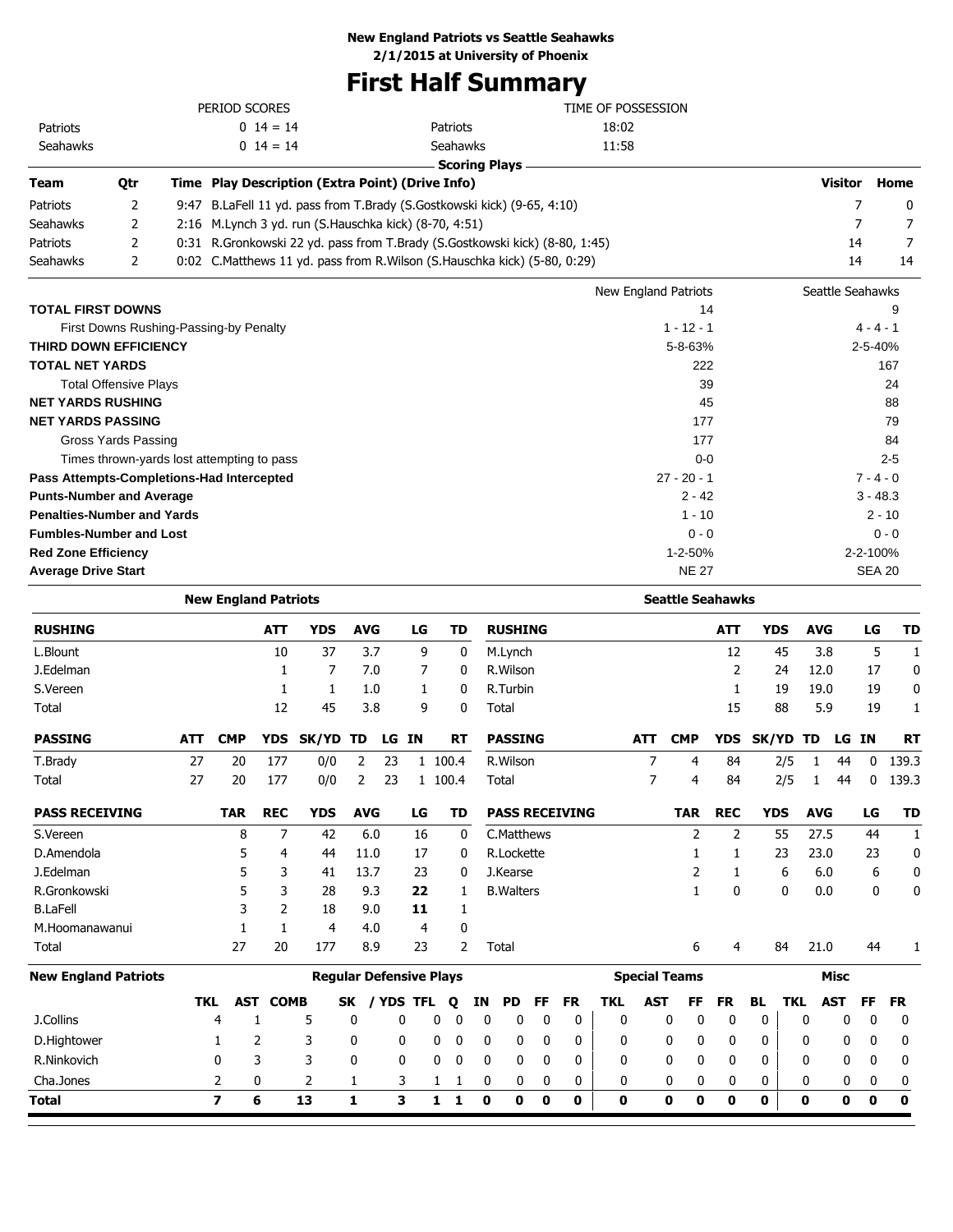# **First Half Summary**

| <b>Seattle Seahawks</b> |     |     |             |           | <b>Regular Defensive Plays</b> |   |    |    |    |           |     | <b>Special Teams</b> |    |           |              |     | Misc |     |              |
|-------------------------|-----|-----|-------------|-----------|--------------------------------|---|----|----|----|-----------|-----|----------------------|----|-----------|--------------|-----|------|-----|--------------|
|                         | TKL | AST | <b>COMB</b> | <b>SK</b> | / YDS TFL QH                   |   | IN | PD | FF | <b>FR</b> | TKL | AST                  | FF | <b>FR</b> | BL           | TKL | AST  | FF. | <b>FR</b>    |
| B. Wagner               |     |     | 10          |           |                                | U |    |    |    |           |     |                      |    |           |              |     |      |     | 0            |
| K.Wright                |     |     |             |           |                                | U |    |    |    |           | 0   |                      |    |           |              |     |      |     | 0            |
| <b>B.Maxwell</b>        | 4   |     | 4           |           |                                |   |    |    |    |           | 0   |                      |    |           |              | 0   |      |     | $\mathbf{0}$ |
| E.Thomas                | 4   |     | 4           |           |                                | U |    |    |    |           | 0   | 0                    |    |           | $\mathbf{0}$ |     |      |     | $\Omega$     |
| <b>Total</b>            | 24  |     | 25          | 0         |                                |   |    |    | 0  | 0         | 0   |                      | 0  |           |              |     | o    |     | - 0          |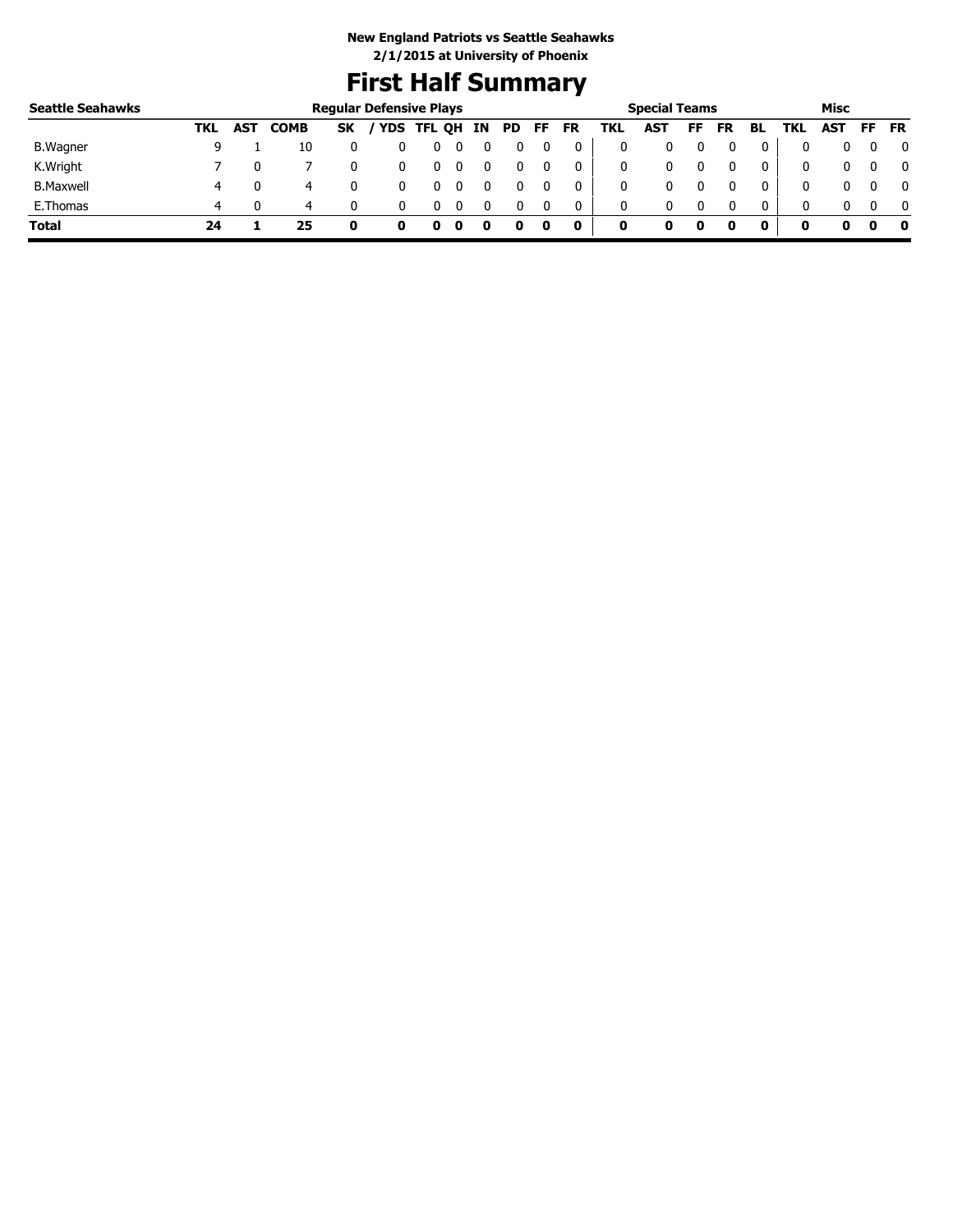# **Play By Play Play Play Play First Quarter** 2/1/2015

SEA wins the coin toss and elects to defer. NE elects to Receive, and SEA elects to defend the north goal. S.Hauschka kicks 70 yards from SEA 35 to NE -5. D.Amendola to NE 18 for 23 yards (D.Shead).

# **New England Patriots at 15:00, (1st play from scrimmage 14:57)**

| 1-10-NE 18      | (14:57) (Shotgun) T.Brady pass short right to R.Gronkowski to NE 20 for 2 yards (B.Irvin).                   |                |
|-----------------|--------------------------------------------------------------------------------------------------------------|----------------|
| $2 - 8 - NE$ 20 | (14:15) T.Brady pass short left to D.Amendola pushed ob at NE 26 for 6 yards (B.Maxwell).                    |                |
| $3-2-NE$ 26     | (13:47) (Shotgun) T.Brady pass short left to S.Vereen to NE 31 for 5 yards (K.Wright) [M.Bennett].           | P <sub>1</sub> |
| 1-10-NE 31      | $(13:15)$ L.Blount up the middle to NE 33 for 2 yards (B.Wagner).                                            |                |
| $2 - 8 - NE$ 33 | (12:34) L.Blount right tackle to NE 35 for 2 yards (K.Wright, C.Avril).                                      |                |
| $3-6-NE$ 35     | $(11:49)$ (Shotgun) T.Brady pass incomplete short left to S.Vereen.                                          |                |
| 4-6-NE 35       | (11:44) R. Allen punts 49 yards to SEA 16, Center-D. Aiken. B. Walters to SEA 16 for no gain (K. Arrington). |                |
|                 | Penalty on SEA-J.Johnson, Running Into the Kicker, declined.                                                 |                |

## Timeout at 11:34.

#### **Seattle Seahawks at 11:34**

| 1-10-SEA 16       | $(11:34)$ M. Lynch right end to SEA 19 for 3 yards $(S.Siliga; D.Hightower)$ .            |
|-------------------|-------------------------------------------------------------------------------------------|
| 2-7-SEA 19        | (10:52) (Shotgun) M.Lynch up the middle to SEA 24 for 5 yards (D.Hightower; R.Ninkovich). |
| 3-2-SEA 24        | $(10:14)$ (Shotgun) M.Lynch up the middle to SEA 24 for no gain (J.Collins).              |
| 4-2-SEA 24        | (9:30) J.Ryan punts 44 yards to NE 32, Center-C.Gresham, fair catch by J.Edelman.         |
| Timeout at 09:20. |                                                                                           |

### **New England Patriots at 9:20**

| 1-10-NE 32   | (9:20) (Shotgun) T.Brady pass short left to S.Vereen to NE 35 for 3 yards (K.Williams).                                                                                                                                               |                |
|--------------|---------------------------------------------------------------------------------------------------------------------------------------------------------------------------------------------------------------------------------------|----------------|
| 2-7-NE 35    | (8.41) T.Brady pass short left to J.Edelman pushed ob at NE 46 for 11 yards (B.Maxwell).                                                                                                                                              | P <sub>2</sub> |
| 1-10-NE46    | (8:04) 71-C. Fleming has reported as eligible. L. Blount up the middle to SEA 48 for 6 yards (B. Wagner, R. Sherman).                                                                                                                 |                |
| 2-4-SEA 48   | $(7:23)$ L.Blount right tackle to SEA 47 for 1 yard $(T.McDaniel, B.Wagner)$ .                                                                                                                                                        |                |
| 3-3-SEA 47   | (6:44) (Shotgun) T.Brady pass short right to R.Gronkowski to SEA 43 for 4 yards (K.Chancellor). SEA-D.Dobbs was injured during the play.                                                                                              | P <sub>3</sub> |
| 1-10-SEA 43  | $(6.07)$ (Shotgun) T.Brady pass short left to S.Vereen to SEA 40 for 3 yards (K.Wright).                                                                                                                                              |                |
| 2-7-SEA 40   | $(5:31)$ 71-C. Fleming has reported as eligible. L. Blount up the middle to SEA 34 for 6 yards (K. Wright).                                                                                                                           |                |
| 3-1-SEA 34   | $(4:52)$ L.Blount right end to SEA 26 for 8 yards (E.Thomas).                                                                                                                                                                         | R4             |
| 1-10-SEA 26  | $(4:15)$ L.Blount up the middle to SEA 24 for 2 yards (K.Wright).                                                                                                                                                                     |                |
| 2-8-SEA 24   | (3:38) (Shotgun) T.Brady pass short left to D.Amendola pushed ob at SEA 14 for 10 yards (B.Maxwell).                                                                                                                                  | P <sub>5</sub> |
| 1-10-SEA 14  | (3:07) (Shotgun) T.Brady pass short right to M.Hoomanawanui to SEA 10 for 4 yards (K.Chancellor).                                                                                                                                     |                |
| 2-6-SEA 10   | $(2:29)$ (Shotgun) L.Blount up the middle to SEA 10 for no gain (M.Bennett, C.Avril).                                                                                                                                                 |                |
| $3-6-SEA$ 10 | (1:50) (Shotgun) T.Brady pass short left intended for J.Edelman INTERCEPTED by J.Lane [M.Bennett] at SEA 0. J.Lane pushed ob at SEA 14<br>for 14 yards (J. Edelman). SEA-J. Lane was injured during the play. His return is Doubtful. |                |

Timeout at 01:39.

#### **Seattle Seahawks at 1:39**

| 1-10-SEA 14<br>(1:39) R. Wilson scrambles right end to SEA 21 for 7 yards (J. Collins). |                                                                        |              |             |   |                    |              |   |                     |        |
|-----------------------------------------------------------------------------------------|------------------------------------------------------------------------|--------------|-------------|---|--------------------|--------------|---|---------------------|--------|
| 2-3-SEA 21                                                                              | $(.59)$ M. Lynch left end to SEA 25 for 4 yards (J. Collins).          |              |             |   |                    |              |   |                     |        |
| 1-10-SEA 25                                                                             | $(16)$ (Shotgun) R. Wilson sacked at SEA 23 for $-2$ yards (D. Revis). |              |             |   |                    |              |   |                     |        |
| <b>END OF OUARTER</b>                                                                   |                                                                        |              | <b>Time</b> |   | <b>First Downs</b> |              |   | <b>Efficiencies</b> |        |
|                                                                                         |                                                                        | <b>Score</b> | Poss        | R | P                  |              | т | 3 Down              | 4 Down |
| <b>New England Patriots</b>                                                             |                                                                        | 0            | 11:07       |   | 4                  | $\mathbf{0}$ |   | 3/5                 | 0/0    |
| <b>Seattle Seahawks</b>                                                                 |                                                                        | 0            | 3:53        |   | 0                  | 0            |   | 0/1                 | 0/0    |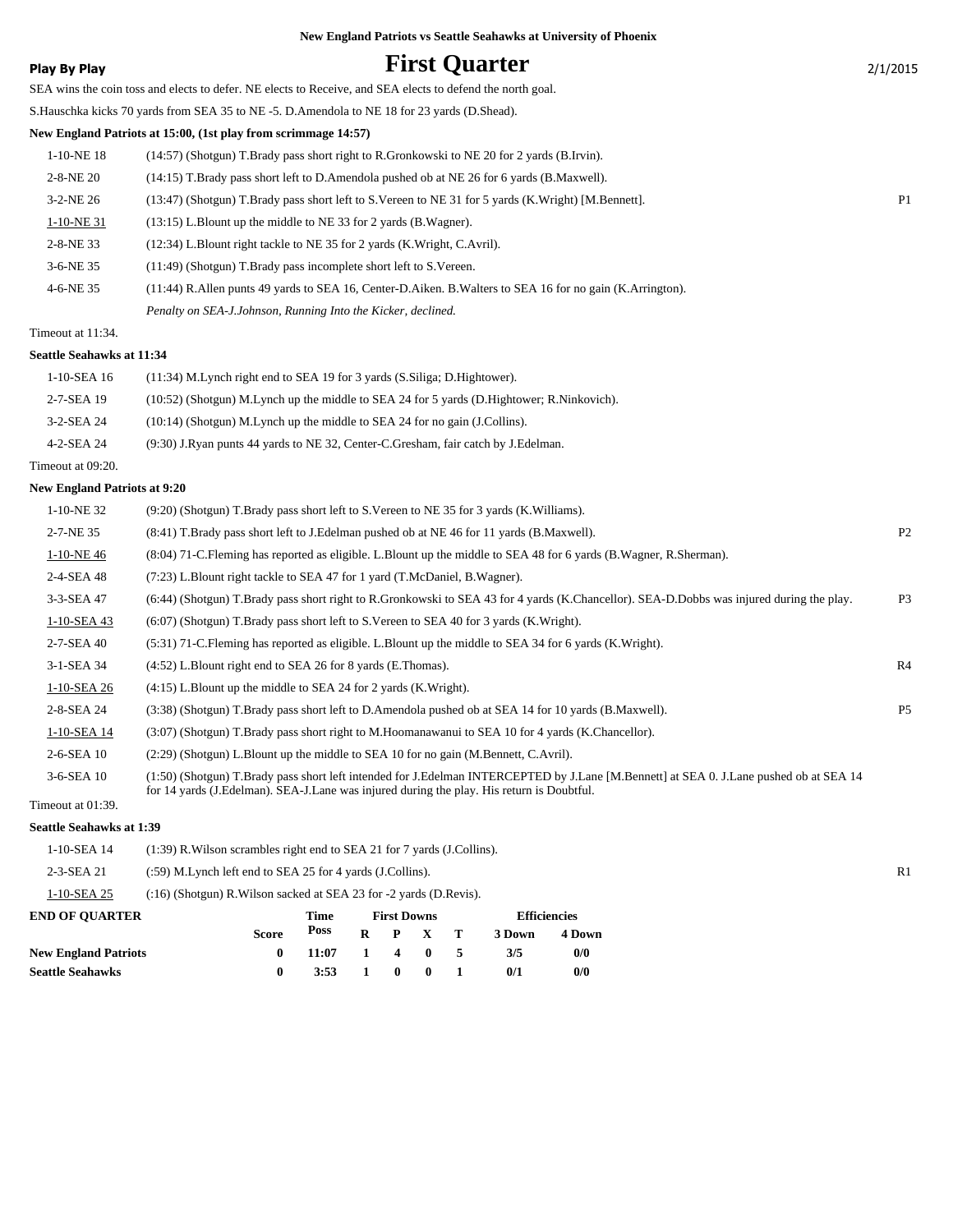| Play By Play                         | <b>Second Quarter</b>                                                                                     | 2/1/2015  |
|--------------------------------------|-----------------------------------------------------------------------------------------------------------|-----------|
| Seattle Seahawks continued.          |                                                                                                           |           |
| 2-12-SEA 23                          | $(15:00)$ M. Lynch right end to SEA 26 for 3 yards (V. Wilfork).                                          |           |
| 3-9-SEA 26                           | $(14:21)$ (Shotgun) R. Wilson pass incomplete deep middle to B. Walters.                                  |           |
| 4-9-SEA 26                           | (14:08) J.Ryan punts 40 yards to NE 34, Center-C.Gresham. J.Edelman to NE 35 for 1 yard (B.Coyle).        |           |
| Timeout at 13:57.                    |                                                                                                           |           |
| <b>New England Patriots at 13:57</b> |                                                                                                           |           |
| 1-10-NE 35                           | (13:57) (Shotgun) T.Brady pass short left to D.Amendola ran ob at SEA 48 for 17 yards (E.Thomas).         | <b>P6</b> |
| 1-10-SEA 48                          | (13:30) T.Brady pass incomplete short left to B.LaFell.                                                   |           |
| 2-10-SEA 48                          | (13:25) (Shotgun) T.Brady pass short left to B.LaFell to SEA 41 for 7 yards (B.Wagner).                   |           |
| 3-3-SEA 41                           | (12:45) (Shotgun) T.Brady pass short right to S.Vereen to SEA 36 for 5 yards (B.Wagner).                  | P7        |
| 1-10-SEA 36                          | $(12:06)$ T. Brady pass incomplete deep right to R. Gronkowski.                                           |           |
| 2-10-SEA 36                          | $(11:59)$ S. Vereen up the middle to SEA 35 for 1 yard (K. Wright).                                       |           |
| 3-9-SEA 35                           | (11:17) (Shotgun) T.Brady pass short middle to J.Edelman to SEA 12 for 23 yards (E.Thomas).               | P8        |
| 1-10-SEA 12                          | (10:34) 71-C. Fleming has reported as eligible. L. Blount up the middle to SEA 11 for 1 yard (B. Wagner). |           |
| 2-9-SEA 11                           | (9:51) (Shotgun) T.Brady pass short left to B.LaFell for 11 yards, TOUCHDOWN.                             | <b>P9</b> |
|                                      | S. Gostkowski extra point is GOOD, Center-D. Aiken, Holder-R. Allen.                                      |           |
| Timeout at 09:47.                    |                                                                                                           |           |

 **NE 7 SEA 0, 9 plays, 65 yards, 4:10 drive, 5:13 elapsed**

S.Gostkowski kicks 65 yards from NE 35 to end zone, Touchback.

#### Timeout at 09:47.

#### **Seattle Seahawks at 9:47**

| 1-10-SEA 20       | (9:47) R. Wilson sacked at SEA 17 for -3 yards (Cha. Jones).                                                  |
|-------------------|---------------------------------------------------------------------------------------------------------------|
| 2-13-SEA 17       | (9:06) (Shotgun) M.Lynch up the middle to SEA 22 for 5 yards (J.Collins, R.Ninkovich).                        |
| 3-8-SEA 22        | (8.24) (Shotgun) R. Wilson pass incomplete deep right to J. Kearse (L. Ryan).                                 |
| 4-8-SEA 22        | (8:17) J.Ryan punts 61 yards to NE 17, Center-C.Gresham. J.Edelman pushed ob at NE 28 for 11 yards (D.Shead). |
| Timeout at 08:05. |                                                                                                               |

#### **New England Patriots at 8:05**

| $1-10-NE28$       | (8.05) (Shotgun) T.Brady pass incomplete short left to R.Gronkowski (T.McDaniel).       |
|-------------------|-----------------------------------------------------------------------------------------|
| 2-10-NE 28        | (8.01) (Shotgun) T.Brady pass short right to J.Edelman to NE 35 for 7 yards (B.Wagner). |
| 3-3-NE 35         | (7:22) (Shotgun) T.Brady pass incomplete short middle to J.Edelman.                     |
| 4-3-NE 35         | $(7:17)$ R. Allen punts 35 yards to SEA 30, Center-D. Aiken, downed by NE-K. Arrington. |
| Timeout at 07:07. |                                                                                         |

### **Seattle Seahawks at 7:07**

| 1-10-SEA 30    | (7:07) M.Lynch up the middle to SEA 35 for 5 yards (A.Branch).                                          |                |
|----------------|---------------------------------------------------------------------------------------------------------|----------------|
| 2-5-SEA 35     | (6:31) (Shotgun) M.Lynch up the middle to SEA 39 for 4 yards (A.Branch).                                |                |
| 3-1-SEA 39     | (5:51) PENALTY on SEA-L. Willson, False Start, 5 yards, enforced at SEA 39 - No Play.                   |                |
| 3-6-SEA 34     | (5:36) (Shotgun) R. Wilson pass short right to J. Kearse to SEA 40 for 6 yards (B. Browner) [A. Ayers]. | P <sub>2</sub> |
| 1-10-SEA 40    | (4:57) (Shotgun) M.Lynch left tackle to SEA 45 for 5 yards (D.Hightower).                               |                |
| 2-5-SEA 45     | $(4:19)$ (Shotgun) R. Wilson pass deep right to C. Matthews to NE 11 for 44 yards (K. Arrington).       | P <sub>3</sub> |
| $1-10-NE$ 11   | (3:39) (No Huddle, Shotgun) M.Lynch up the middle to NE 6 for 5 yards (J.Collins; R.Ninkovich).         |                |
| $2 - 5 - NE_0$ | (3:02) M.Lynch left tackle to NE 3 for 3 yards (Cha.Jones).                                             |                |
| $3 - 2 - NE$ 3 | (2:22) (Shotgun) M.Lynch right tackle for 3 vards, TOUCHDOWN.                                           | R <sub>4</sub> |
|                | S. Hauschka extra point is GOOD, Center-C. Gresham, Holder-J. Ryan.                                     |                |

Timeout at 02:16.

 **NE 7 SEA 7, 8 plays, 70 yards, 4:51 drive, 12:44 elapsed**

S.Hauschka kicks 65 yards from SEA 35 to end zone, Touchback.

#### **New England Patriots at 2:16**

1-10-NE 20 (2:16) T.Brady pass short left to D.Amendola pushed ob at NE 31 for 11 yards (B.Maxwell). P10

#### Two-Minute Warning

1-10-NE 31 (2:00) 71-C.Fleming has reported as eligible. L.Blount right end to NE 40 for 9 yards (B.Wagner).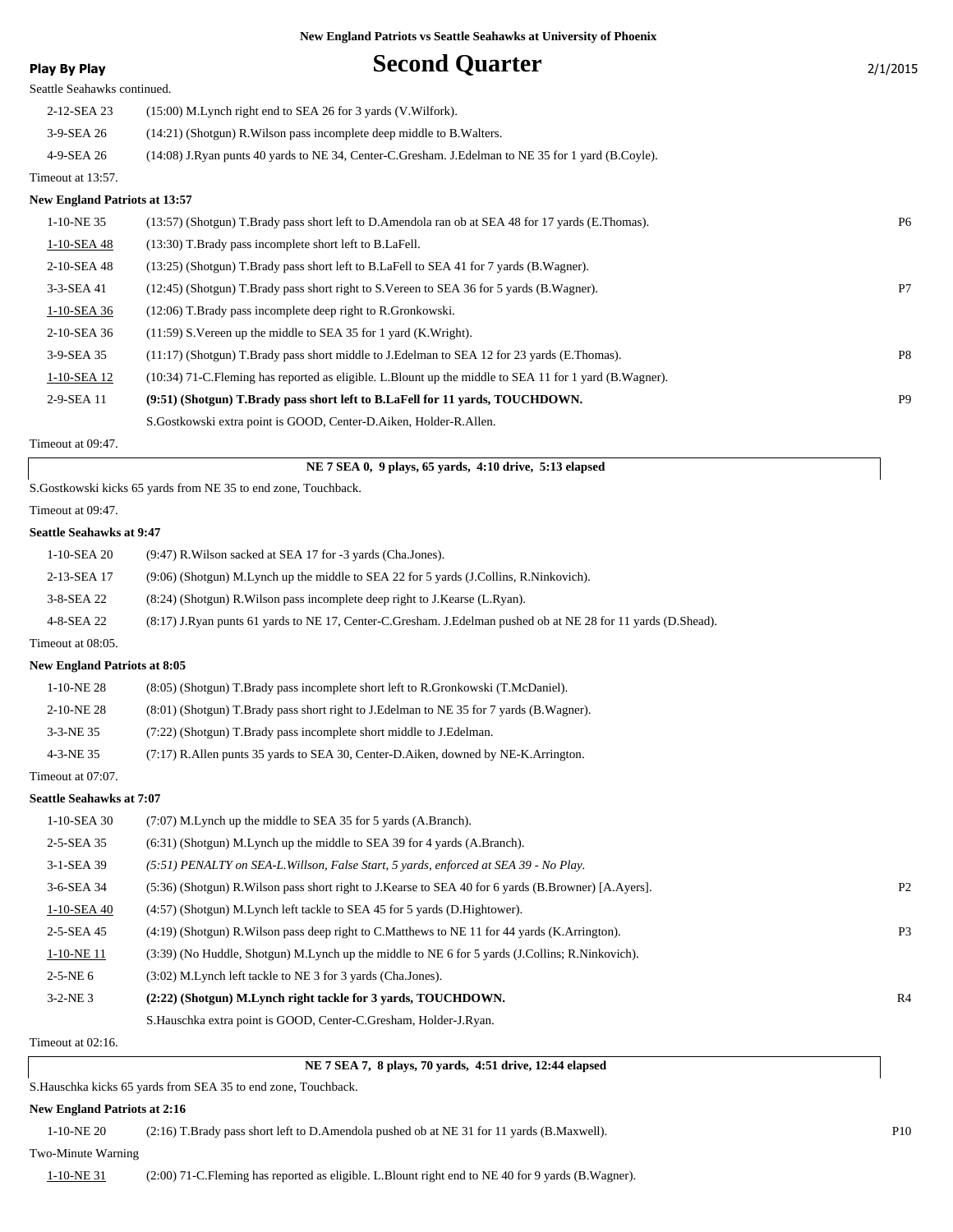|                                 | New England Patriots vs Seattle Seahawks at University of Phoenix                                              |                 |
|---------------------------------|----------------------------------------------------------------------------------------------------------------|-----------------|
| $2-1-NE$ 40                     | (1:33) (No Huddle, Shotgun) T.Brady pass short right to S.Vereen to NE 45 for 5 yards (B.Wagner).              | <b>P11</b>      |
| 1-10-NE45                       | (1:00) (No Huddle, Shotgun) T.Brady pass incomplete deep left to D.Amendola.                                   |                 |
| 2-10-NE45                       | (:54) J. Edelman left end ran ob at SEA 48 for 7 yards (E. Thomas).                                            |                 |
| 3-3-SEA 48                      | (:49) (Shotgun) PENALTY on SEA-C.Avril, Neutral Zone Infraction, 5 yards, enforced at SEA 48 - No Play.        | X12             |
| 1-10-SEA 43                     | (:49) (Shotgun) T.Brady pass short middle to S.Vereen to SEA 27 for 16 yards (B.Wagner).                       | P <sub>13</sub> |
|                                 | Timeout #1 by NE at 00:40.                                                                                     |                 |
| 1-10-SEA 27                     | (:40) (Shotgun) T.Brady pass short right to S.Vereen pushed ob at SEA 22 for 5 yards (K.Wright) [O.Schofield]. |                 |
| 2-5-SEA 22                      | (:36) (Shotgun) T.Brady pass deep right to R.Gronkowski for 22 yards, TOUCHDOWN.                               | P <sub>14</sub> |
|                                 | S.Gostkowski extra point is GOOD, Center-D.Aiken, Holder-R.Allen.                                              |                 |
| Timeout at 00:31.               |                                                                                                                |                 |
|                                 | NE 14 SEA 7, 8 plays, 80 yards, 1 penalty, 1:45 drive, 14:29 elapsed                                           |                 |
|                                 | S.Gostkowski kicks 65 yards from NE 35 to end zone, Touchback.                                                 |                 |
| <b>Seattle Seahawks at 0:31</b> |                                                                                                                |                 |
| 1-10-SEA 20                     | (:31) (Shotgun) R.Turbin up the middle to SEA 39 for 19 yards (D.McCourty).                                    | R <sub>5</sub>  |
|                                 | Timeout #1 by SEA at 00:24.                                                                                    |                 |
| 1-10-SEA 39                     | $(24)$ (Shotgun) R. Wilson left end ran ob at NE 44 for 17 yards (D. McCourty).                                | R6              |
| 1-10-NE44                       | $(17)$ (Shotgun) R. Wilson pass incomplete deep right.                                                         |                 |
| 2-10-NE44                       | (:11) (Shotgun) R. Wilson pass deep left to R. Lockette ran ob at NE 21 for 23 yards (K. Arrington).           | P7              |
|                                 | PENALTY on NE-K.Arrington, Face Mask (15 Yards), 10 yards, enforced at NE 21.                                  | X8              |
|                                 | Timeout #2 by SEA at 00:06.                                                                                    |                 |
|                                 | Timeout #2 by NE at 00:06.                                                                                     |                 |

1-10-NE 11 **(:06) (Shotgun) R.Wilson pass short left to C.Matthews for 11 yards, TOUCHDOWN.** P9

Timeout at 00:02.

| NE 14 SEA 14, 5 plays, 80 yards, 1 penalty, 0:29 drive, 14:58 elapsed             |              |      |              |                    |       |  |                     |        |  |  |
|-----------------------------------------------------------------------------------|--------------|------|--------------|--------------------|-------|--|---------------------|--------|--|--|
| S. Hauschka kicks 33 yards from SEA 35 to NE 32. J. Develin to NE 37 for 5 yards. |              |      |              |                    |       |  |                     |        |  |  |
| <b>END OF OUARTER</b>                                                             |              | Time |              | <b>First Downs</b> |       |  | <b>Efficiencies</b> |        |  |  |
|                                                                                   | <b>Score</b> | Poss | R            | P                  | $X$ T |  | 3 Down              | 4 Down |  |  |
| <b>New England Patriots</b>                                                       | 14           | 6:55 | $\mathbf{0}$ | 8                  |       |  | 2/3                 | 0/0    |  |  |
| <b>Seattle Seahawks</b>                                                           | 14           | 8:05 |              |                    |       |  | 2/4                 | 0/0    |  |  |

S.Hauschka extra point is GOOD, Center-C.Gresham, Holder-J.Ryan.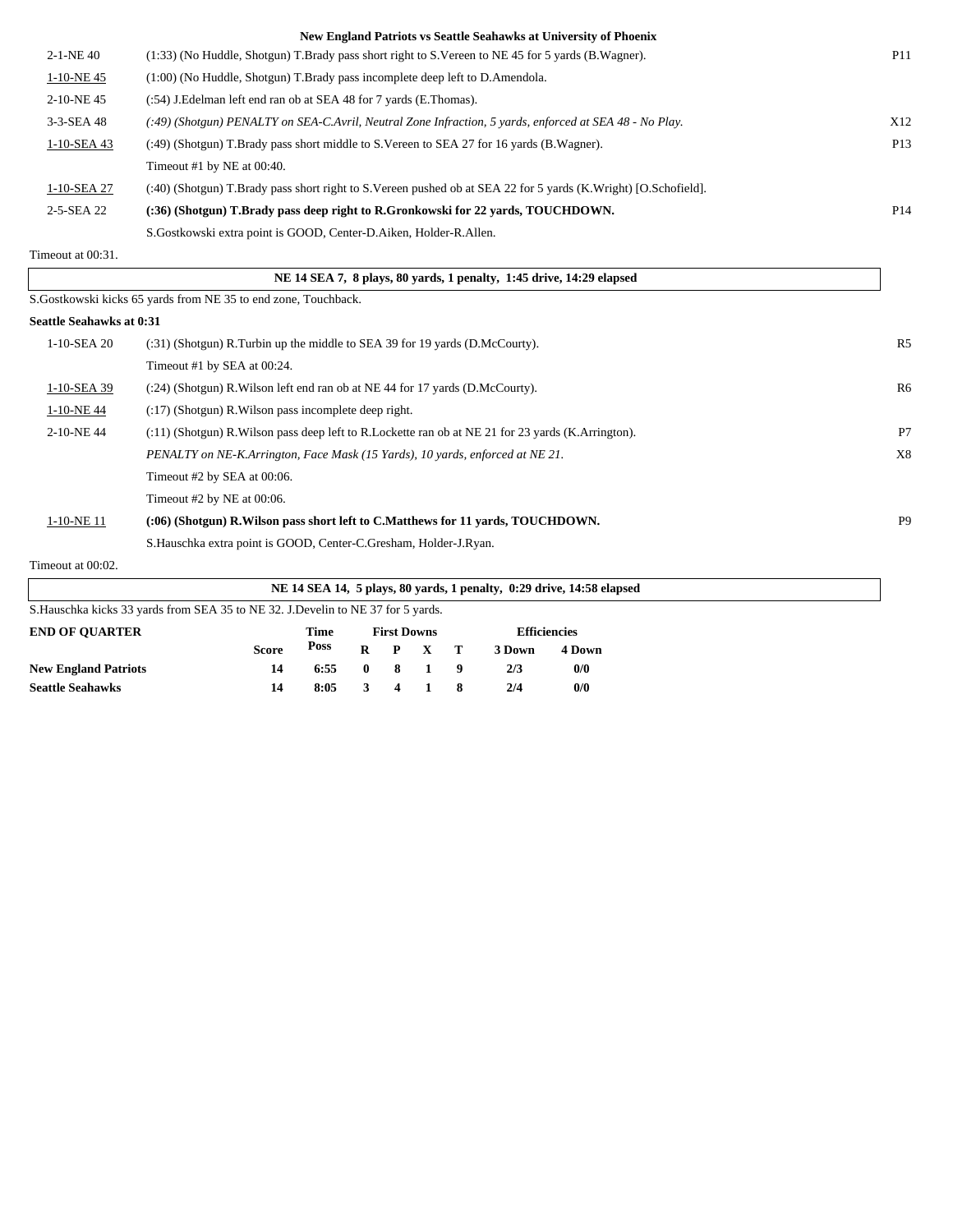**Play By Play Play Play Play Play By Play Play By Play Play By Play Play Play Play Play Play Play Play Play Play Play Play Play Play Play Play Play Play Play Play Play**

SEA elects to Receive, and NE elects to defend the South goal.

S.Gostkowski kicks 65 yards from NE 35 to end zone, Touchback.

### **Seattle Seahawks at 15:00**

| Timeout at 11:09. |                                                                                                |                 |
|-------------------|------------------------------------------------------------------------------------------------|-----------------|
| $4-1-NE_8$        | (11:13) S.Hauschka 27 yard field goal is GOOD, Center-C.Gresham, Holder-J.Ryan.                |                 |
| $3-1-NE$ 8        | $(11:51)$ (Shotgun) M. Lynch left tackle to NE 8 for no gain (R. Ninkovich).                   |                 |
| $2-3-NE$ 10       | $(12:34)$ (Shotgun) R.Turbin up the middle to NE 8 for 2 yards (S.Siliga).                     |                 |
| 1-10-NE 17        | (13:17) M. Lynch left tackle to NE 10 for 7 yards (D. Hightower).                              |                 |
| 1-10-SEA 38       | (13:48) R. Wilson pass deep left to C. Matthews pushed ob at NE 17 for 45 yards (D. McCourty). | P <sub>11</sub> |
| 2-7-SEA 23        | (14:22) (Shotgun) M.Lynch up the middle to SEA 38 for 15 yards (Cha.Jones, D.McCourty).        | R <sub>10</sub> |
| 1-10-SEA 20       | $(15:00)$ M. Lynch up the middle to SEA 23 for 3 yards (P. Chung).                             |                 |
|                   |                                                                                                |                 |

### **NE 14 SEA 17, 7 plays, 72 yards, 3:51 drive, 3:51 elapsed**

S.Hauschka kicks 65 yards from SEA 35 to end zone, Touchback.

Timeout at 11:09.

#### **New England Patriots at 11:09**

|               | $1-10-NE20$                     | (11:09) (Shotgun) T.Brady pass short left to J.Edelman to NE 23 for 3 yards (K.Chancellor).                                                                                                                                                                                           |                 |
|---------------|---------------------------------|---------------------------------------------------------------------------------------------------------------------------------------------------------------------------------------------------------------------------------------------------------------------------------------|-----------------|
|               | 2-7-NE 23                       | $(10:29)$ L. Blount up the middle to NE 24 for 1 yard (K. Williams; T. McDaniel).                                                                                                                                                                                                     |                 |
|               | 3-6-NE 24                       | (9:45) (Shotgun) T.Brady pass short right to R.Gronkowski to NE 31 for 7 yards (E.Thomas) [M.Bennett].                                                                                                                                                                                | P <sub>15</sub> |
|               | $1-10-NE$ 31                    | (9:03) 71-C. Fleming has reported as eligible. L. Blount right end to NE 32 for 1 yard (B. Maxwell).                                                                                                                                                                                  |                 |
|               | 2-9-NE 32                       | (8:20) T.Brady pass incomplete short middle to R.Gronkowski [M.Bennett].                                                                                                                                                                                                              |                 |
|               | 3-9-NE 32                       | (8:15) (Shotgun) T.Brady pass short middle intended for R.Gronkowski INTERCEPTED by B.Wagner at NE 40. B.Wagner to NE 34 for 6 yards<br>(B.Bolden). SEA-C.Avril was injured during the play.<br>PENALTY on SEA-R.Sherman, Illegal Block Above the Waist, 10 yards, enforced at NE 40. |                 |
|               | <b>Seattle Seahawks at 8:07</b> |                                                                                                                                                                                                                                                                                       |                 |
| $1 - 10 - 50$ |                                 | (8.07) (Shotgun) R. Wilson pass short left to C. Matthews to NE 41 for 9 yards (B. Browner).                                                                                                                                                                                          |                 |
|               | $2-1-NE$ 41                     | (7:26) M.Lynch right end to NE 38 for 3 yards (J.Collins).                                                                                                                                                                                                                            | R12             |
|               | 1-10-NE 38                      | (6:44) (Shotgun) R. Wilson scrambles left end to NE 23 for 15 yards (D. McCourty).                                                                                                                                                                                                    | R13             |
|               |                                 | PENALTY on NE-B.Browner, Defensive Holding, 5 yards, enforced at NE 23.                                                                                                                                                                                                               | X14             |
|               | $1-10-NE$ 18                    | $(6:23)$ M. Lynch up the middle to NE 4 for 14 yards (R. Ninkovich).                                                                                                                                                                                                                  | R15             |
|               | $1-4-NE4$                       | (5:39) M. Lynch left tackle to NE 3 for 1 yard (J. Collins; S. Siliga).                                                                                                                                                                                                               |                 |
|               | $2-3-NE3$                       | (5:00) R. Wilson pass short right to D. Baldwin for 3 yards, TOUCHDOWN.                                                                                                                                                                                                               | P <sub>16</sub> |
|               |                                 | PENALTY on SEA-D.Baldwin, Unsportsmanlike Conduct, 15 yards, enforced between downs.                                                                                                                                                                                                  |                 |
|               |                                 | S. Hauschka extra point is GOOD, Center-C. Gresham, Holder-J. Ryan.                                                                                                                                                                                                                   |                 |

Timeout at 04:54.

| NE 14 SEA 24, 6 plays, 50 yards, 1 penalty, 3:13 drive, 10:06 elapsed |  |  |  |
|-----------------------------------------------------------------------|--|--|--|
|                                                                       |  |  |  |

S.Hauschka kicks 66 yards from SEA 20 to NE 14. D.Amendola pushed ob at NE 35 for 21 yards (S.Terrell). Timeout at 04:48.

#### **New England Patriots at 4:54, (1st play from scrimmage 4:48)**

| 1-10-NE 35   | (4.48) T.Brady pass short left to J.Edelman to SEA 48 for 17 yards (T.Simon).                       |
|--------------|-----------------------------------------------------------------------------------------------------|
|              | PENALTY on NE-B.Stork, Offensive Holding, 10 yards, enforced at NE 35 - No Play.                    |
| 1-20-NE 25   | (4:19) (Shotgun) T.Brady pass incomplete deep left to B.LaFell.                                     |
| $2-20-NE$ 25 | (4:13) (Shotgun) T.Brady pass short middle to J.Edelman to NE 36 for 11 yards (E.Thomas, B.Wagner). |
| $3-9-NE$ 36  | (3:28) (Shotgun) T.Brady pass incomplete short middle to D.Amendola.                                |
| 4-9-NE 36    | (3:24) R. Allen punts 64 yards to end zone, Center-D. Aiken, Touchback.                             |
|              |                                                                                                     |

Timeout at 03:15.

#### **Seattle Seahawks at 3:15**

| 1-10-SEA 20     | (3.15) R. Wilson pass deep middle to R. Lockette to SEA 45 for 25 yards (B. Browner).        | P <sub>17</sub> |
|-----------------|----------------------------------------------------------------------------------------------|-----------------|
| 1-10-SEA 45     | $(2:37)$ M. Lynch up the middle to SEA 47 for 2 yards (M. Butler).                           |                 |
| 2-8-SEA 47      | $(1:54)$ (Shotgun) R. Wilson pass short right to J. Kearse to NE 47 for 6 yards (M. Butler). |                 |
| $3 - 2 - NE$ 47 | $(1:12)$ (Shotgun) R. Wilson pass incomplete deep left to J. Kearse (M. Butler).             |                 |
| $4 - 2 - NE$ 47 | (1:05) J.Ryan punts 33 yards to NE 14, Center-C.Gresham, out of bounds.                      |                 |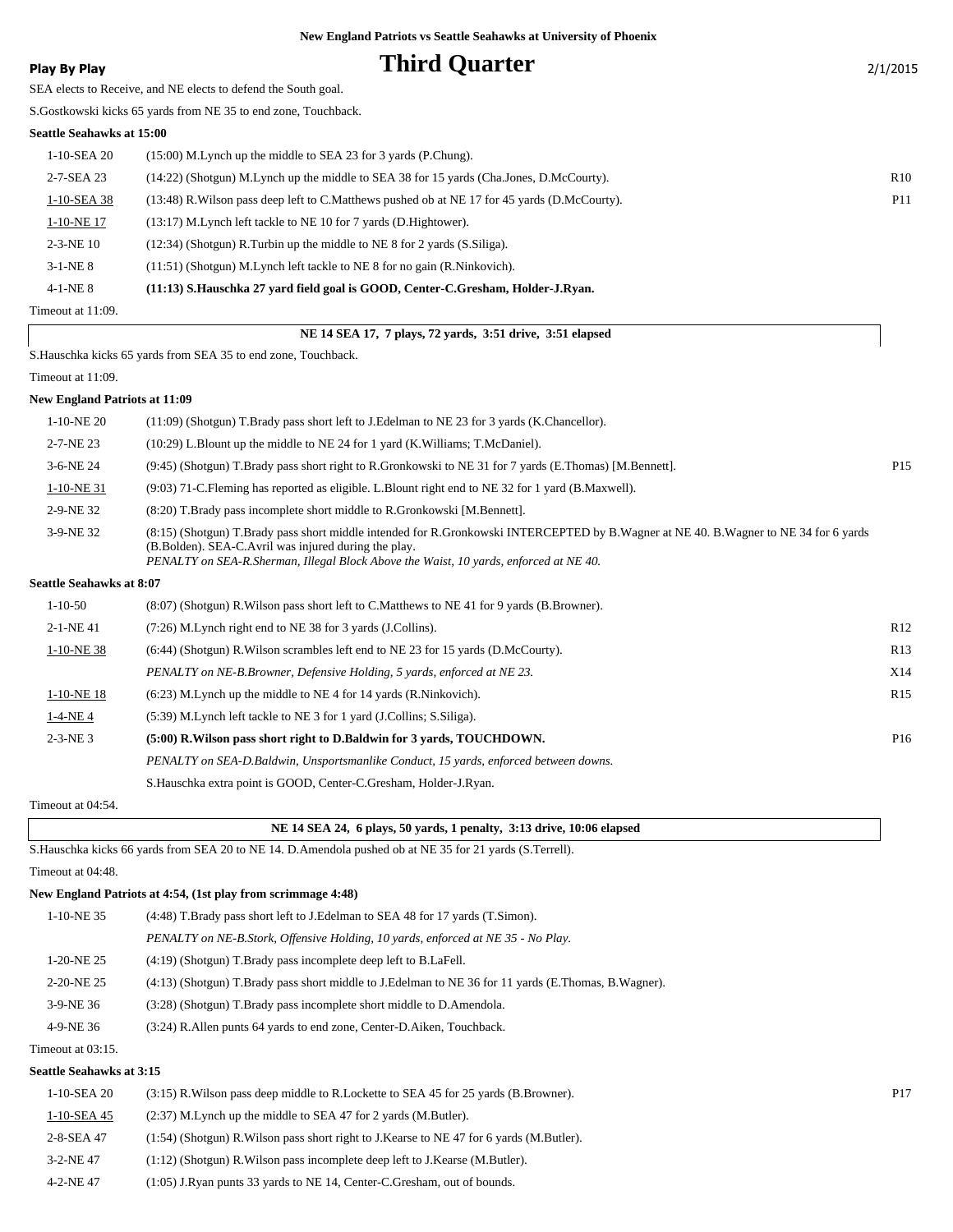## **New England Patriots at 0:55**

1-10-NE 14 (:55) (Shotgun) S.Vereen up the middle to NE 17 for 3 yards (K.Chancellor).

2-7-NE 17 (:17) T.Brady pass short left to J.Develin to NE 23 for 6 yards (K.Wright).

| <b>END OF OUARTER</b>       |              | Time | <b>First Downs</b> |              |              |  | <b>Efficiencies</b> |        |  |
|-----------------------------|--------------|------|--------------------|--------------|--------------|--|---------------------|--------|--|
|                             | <b>Score</b> | Poss | R                  |              | P X T        |  | 3 Down              | 4 Down |  |
| <b>New England Patriots</b> | 14           | 5:36 | $\mathbf{0}$       | $\mathbf{1}$ | $\mathbf{0}$ |  | 173                 | 0/0    |  |
| <b>Seattle Seahawks</b>     | 24           | 9:24 | 4                  | $\mathbf{3}$ | $\mathbf{1}$ |  | 0/2                 | 0/0    |  |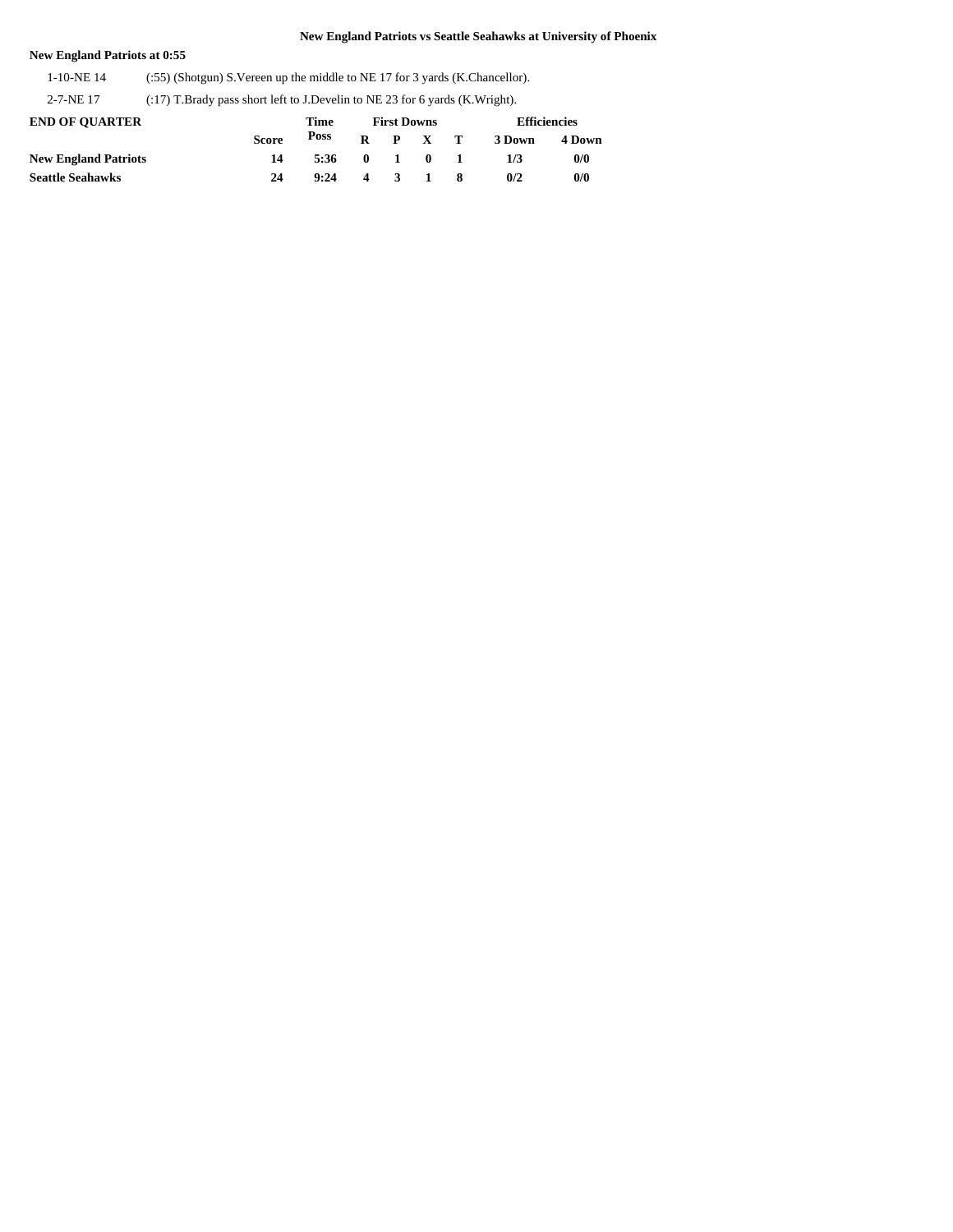# **Play By Play Play Play Fourth Quarter**

| Ί. | /201 |  |
|----|------|--|
|    |      |  |

| . .uy pyuy                           |                                                                                                                      |                 |
|--------------------------------------|----------------------------------------------------------------------------------------------------------------------|-----------------|
| New England Patriots continued.      |                                                                                                                      |                 |
| 3-1-NE 23                            | (15:00) 71-C.Fleming has reported as eligible. L.Blount right tackle to NE 22 for -1 yards (K.Chancellor).           |                 |
| 4-2-NE 22                            | (14:28) R. Allen punts 48 yards to SEA 30, Center-D. Aiken. B. Walters to SEA 36 for 6 yards (M. Slater).            |                 |
| <b>Seattle Seahawks at 14:17</b>     |                                                                                                                      |                 |
| 1-10-SEA 36                          | (14:17) (Shotgun) M.Lynch left end to SEA 38 for 2 yards (A.Branch).                                                 |                 |
| 2-8-SEA 38                           | (13:42) (Shotgun) M.Lynch up the middle to SEA 39 for 1 yard (V.Wilfork).                                            |                 |
| 3-7-SEA 39                           | (13:01) (Shotgun) R. Wilson sacked at SEA 31 for -8 yards (R. Ninkovich).                                            |                 |
| 4-15-SEA 31                          | (12:22) J.Ryan punts 52 yards to NE 17, Center-C.Gresham. J.Edelman to NE 32 for 15 yards (J.Johnson).               |                 |
| Timeout at 12:10.                    |                                                                                                                      |                 |
| <b>New England Patriots at 12:10</b> |                                                                                                                      |                 |
| 1-10-NE 32                           | $(12:10)$ (Shotgun) T.Brady sacked at NE 24 for -8 yards (B.Irvin).                                                  |                 |
| 2-18-NE 24                           | (11:30) (Shotgun) T.Brady pass short right to B.LaFell pushed ob at NE 28 for 4 yards (R.Sherman).                   |                 |
| 3-14-NE 28                           | (10:58) (Shotgun) T.Brady pass deep middle to J.Edelman to NE 49 for 21 yards (K.Chancellor).                        | P16             |
| 1-10-NE49                            | (9:52) (Shotgun) T.Brady pass short left to S.Vereen to SEA 42 for 9 yards (E.Thomas).                               |                 |
|                                      | PENALTY on SEA-E.Thomas, Unnecessary Roughness, 15 yards, enforced at SEA 42.                                        | X17             |
| 1-10-SEA 27                          | (9:36) (Shotgun) T.Brady pass incomplete deep left to B.LaFell (T.Simon).                                            |                 |
| 2-10-SEA 27                          | (9:28) (Shotgun) S. Vereen right tackle to SEA 25 for 2 yards (K. Wright).                                           |                 |
| 3-8-SEA 25                           | (8:46) (Shotgun) T.Brady pass short middle to J.Edelman to SEA 4 for 21 yards (E.Thomas).                            | P18             |
| 1-4-SEA 4                            | (8:04) T.Brady pass incomplete short left to J.Edelman.                                                              |                 |
| 2-4-SEA 4                            | (8:00) (Shotgun) T.Brady pass short middle to D.Amendola for 4 yards, TOUCHDOWN.                                     | P19             |
|                                      | S.Gostkowski extra point is GOOD, Center-D.Aiken, Holder-R.Allen.                                                    |                 |
| Timeout at 07:55.                    |                                                                                                                      |                 |
|                                      | NE 21 SEA 24, 9 plays, 68 yards, 1 penalty, 4:15 drive, 7:05 elapsed                                                 |                 |
|                                      | S.Gostkowski kicks 65 yards from NE 35 to end zone, Touchback.                                                       |                 |
| Timeout at 07:55.                    |                                                                                                                      |                 |
| <b>Seattle Seahawks at 7:55</b>      |                                                                                                                      |                 |
| 1-10-SEA 20                          | (7:55) R. Wilson pass incomplete deep middle to R. Lockette.                                                         |                 |
| 2-10-SEA 20                          | (7:48) (Shotgun) M.Lynch up the middle to SEA 25 for 5 yards (S.Siliga).                                             |                 |
| 3-5-SEA 25                           | (7:06) (Shotgun) R. Wilson pass incomplete short right to M. Lynch.                                                  |                 |
| 4-5-SEA 25                           | (7:00) J.Ryan punts 39 yards to NE 36, Center-C.Gresham, fair catch by J.Edelman.                                    |                 |
| Timeout at 06:52.                    |                                                                                                                      |                 |
| <b>New England Patriots at 6:52</b>  |                                                                                                                      |                 |
| $1-10-NE$ 36                         | (6:52) (Shotgun) T.Brady pass short middle to S.Vereen to NE 44 for 8 yards (K.Chancellor; K.Wright).                |                 |
| 2-2-NE 44                            | (6:13) (Shotgun) T.Brady pass short left to S.Vereen to NE 49 for 5 yards (K.Chancellor).                            | P <sub>20</sub> |
| $1-10-NE$ 49                         | (5.32) (Shotgun) T.Brady pass short left to J.Edelman to SEA 42 for 9 yards (K.Williams).                            |                 |
| 2-1-SEA 42                           | (4.55) (Shotgun) T.Brady pass short right to S.Vereen to SEA 36 for 6 yards (B.Maxwell).                             |                 |
|                                      | PENALTY on NE-D.Amendola, Offensive Pass Interference, 10 yards, enforced at SEA 42 - No Play.                       |                 |
| 2-11-NE48                            | (4:47) (Shotgun) T.Brady pass short right to R.Gronkowski to SEA 32 for 20 yards (K.Chancellor; E.Thomas) [B.Irvin]. | P <sub>21</sub> |
| 1-10-SEA 32                          | (4:12) (Shotgun) T.Brady pass short right to S.Vereen pushed ob at SEA 32 for no gain (R.Sherman).                   |                 |
| 2-10-SEA 32                          | (4:05) (Shotgun) T.Brady pass short right to R.Gronkowski to SEA 19 for 13 yards (K.Wright, K.Chancellor).           | P <sub>22</sub> |
| 1-10-SEA 19                          | (3:34) (Shotgun) S. Vereen up the middle to SEA 12 for 7 yards (B. Wagner).                                          |                 |
| 2-3-SEA 12                           | (2.57) (Shotgun) T.Brady pass short left to B.LaFell ran ob at SEA 5 for 7 yards.                                    | P <sub>23</sub> |
|                                      | Timeout #1 by NE at 02:52.                                                                                           |                 |
| $1-5-SEA$ 5                          | (2:52) 71-C. Fleming has reported as eligible. L. Blount up the middle to SEA 3 for 2 yards (M. Bennett).            |                 |
| $2-3-SEA$ 3                          | (2:06) T.Brady pass short left to J.Edelman for 3 yards, TOUCHDOWN.                                                  | P <sub>24</sub> |
|                                      | S. Gostkowski extra point is GOOD, Center-D. Aiken, Holder-R. Allen.                                                 |                 |
| Timeout at 02:02.                    |                                                                                                                      |                 |

 **NE 28 SEA 24, 10 plays, 64 yards, 4:50 drive, 12:58 elapsed**

S.Gostkowski kicks 65 yards from NE 35 to end zone, Touchback.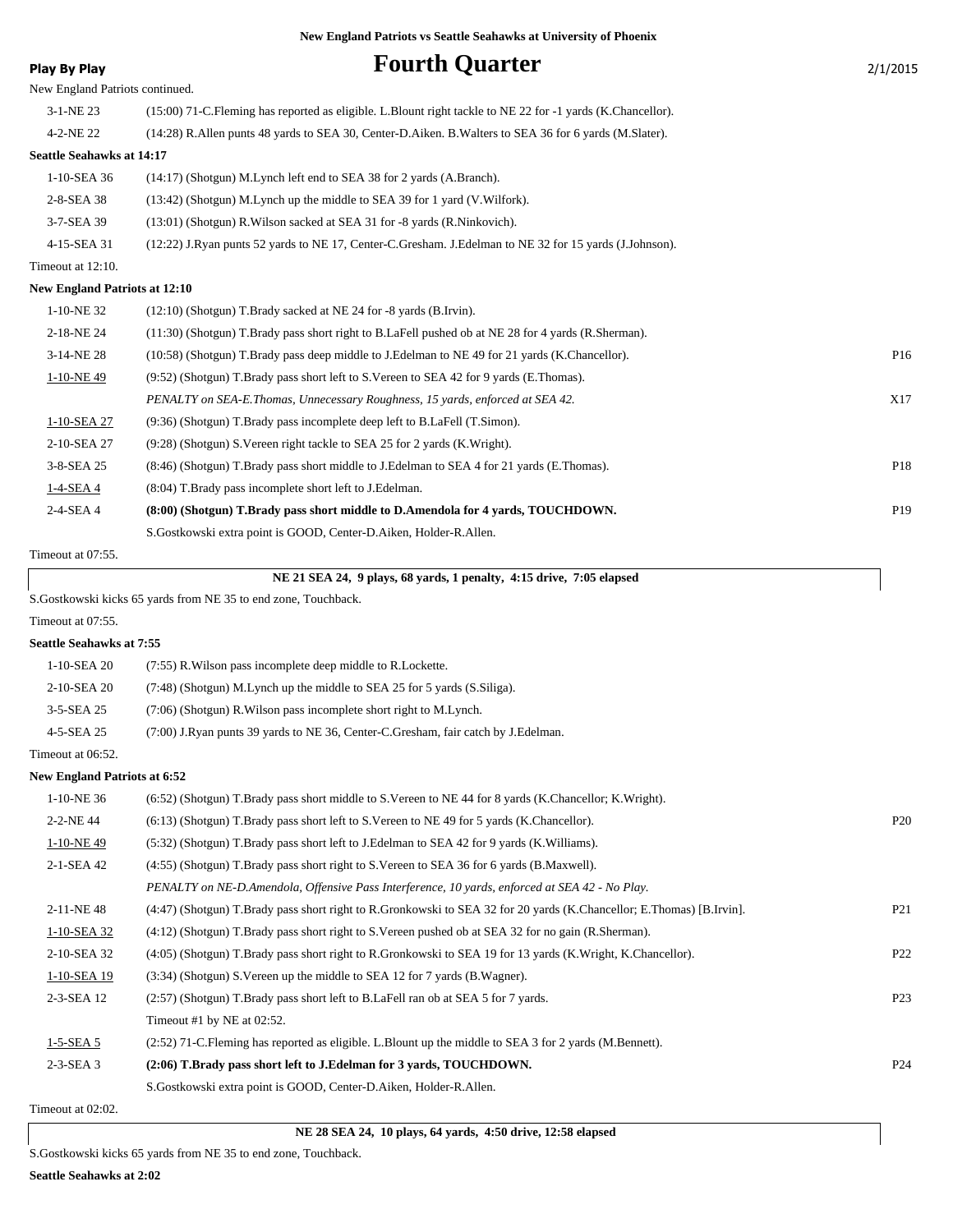|                                     |                                                                                                                                                   |                    | New England Patriots vs Seattle Seahawks at University of Phoenix |                 |
|-------------------------------------|---------------------------------------------------------------------------------------------------------------------------------------------------|--------------------|-------------------------------------------------------------------|-----------------|
| 1-10-SEA 20                         | $(2:02)$ (Shotgun) R. Wilson pass deep left to M. Lynch to NE 49 for 31 yards (J. Collins).                                                       |                    |                                                                   | P <sub>18</sub> |
| Two-Minute Warning                  |                                                                                                                                                   |                    |                                                                   |                 |
| 1-10-NE49                           | (1:55) (Shotgun) R. Wilson pass incomplete deep right to J. Kearse (M. Butler).                                                                   |                    |                                                                   |                 |
|                                     | Timeout #1 by SEA at 01:50.                                                                                                                       |                    |                                                                   |                 |
| 2-10-NE49                           | (1:50) (Shotgun) R. Wilson pass incomplete deep right to C. Matthews (B. Browner).                                                                |                    |                                                                   |                 |
| 3-10-NE49                           | $(1:41)$ (Shotgun) R. Wilson pass short right to R. Lockette to NE 38 for 11 yards (L. Ryan).                                                     |                    |                                                                   | P <sub>19</sub> |
| 1-10-NE 38                          | (1:14) (No Huddle, Shotgun) R. Wilson pass deep right to J. Kearse pushed ob at NE 5 for 33 yards (M. Butler).                                    |                    |                                                                   | P <sub>20</sub> |
|                                     | Timeout #2 by SEA at 01:06.                                                                                                                       |                    |                                                                   |                 |
| $1-5-NE$ 5                          | $(1:06)$ M. Lynch left tackle to NE 1 for 4 yards (D. Hightower).                                                                                 |                    |                                                                   |                 |
| $2-1-NE$ 1                          | (:26) (Shotgun) R.Wilson pass short right intended for R.Lockette INTERCEPTED by M.Butler at NE -1. M.Butler to NE 2 for 3 yards<br>(R.Lockette). |                    |                                                                   |                 |
|                                     | PENALTY on NE, Unsportsmanlike Conduct, 1 yard, enforced at NE 2.                                                                                 |                    |                                                                   |                 |
|                                     | Timeout #2 by NE at 00:20.                                                                                                                        |                    |                                                                   |                 |
| <b>New England Patriots at 0:20</b> |                                                                                                                                                   |                    |                                                                   |                 |
| $1-10-NE$ 1                         | $(.20)$ PENALTY on SEA-M.Bennett, Encroachment, 5 yards, enforced at NE 1 - No Play.                                                              |                    |                                                                   |                 |
| $1-5-NE$ 6                          | $(20)$ T.Brady kneels to NE 5 for -1 yards.                                                                                                       |                    |                                                                   |                 |
|                                     | PENALTY on SEA-B.Irvin, Disqualification, 15 yards, enforced at NE 5.                                                                             |                    |                                                                   | X <sub>25</sub> |
|                                     | Timeout $#3$ by SEA at 00:18.                                                                                                                     |                    |                                                                   |                 |
| 1-10-NE 20                          | $(18)$ T.Brady kneels to NE 18 for $-2$ yards.                                                                                                    |                    |                                                                   |                 |
| <b>END OF OUARTER</b>               | Time                                                                                                                                              | <b>First Downs</b> | <b>Efficiencies</b>                                               |                 |

**3 Down 4 Down**

**New England Patriots 28 10:08 0 8 2 10 2/3 0/0 Seattle Seahawks 24 4:52 0 3 0 3 1/3 0/0**

**Poss**

**R P X T**

**Score**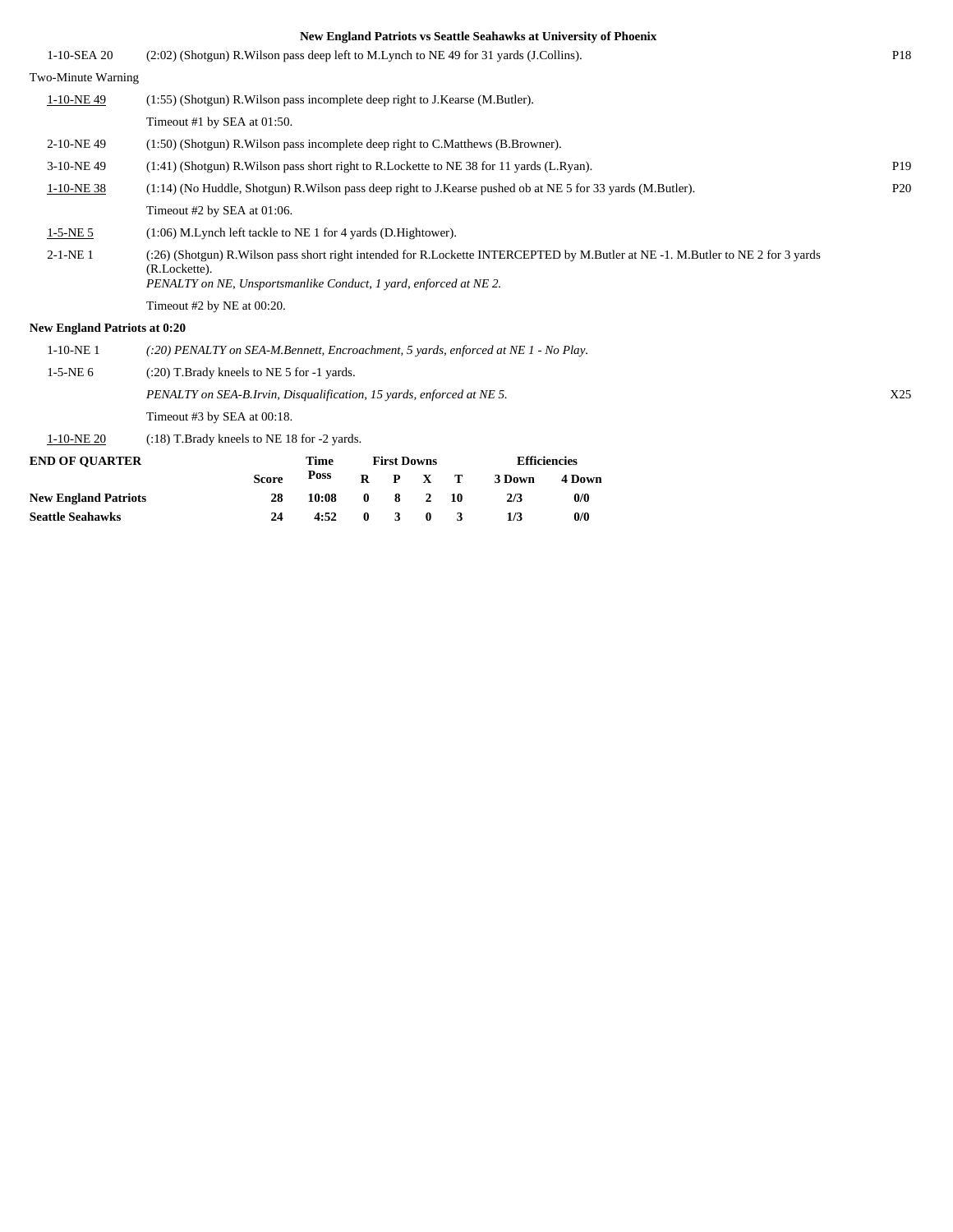# **Miscellaneous Statistics Report**

**New England Patriots vs Seattle Seahawks**

**2/1/2015 at University of Phoenix**

# **Ten Longest Plays for New England Patriots**

| Yards | <b>Otr</b> Play Start | <b>Play Description</b>                                                                                                                                                  |
|-------|-----------------------|--------------------------------------------------------------------------------------------------------------------------------------------------------------------------|
| 24    | 4 1-10-NE49           | (9:52) (Shotgun) T.Brady pass short left to S.Vereen to SEA 42 for 9 yards (E.Thomas).<br>PENALTY on SEA-E. Thomas, Unnecessary Roughness, 15 yards, enforced at SEA 42. |
| 23    | 2 3-9-SEA 35          | (11:17) (Shotgun) T.Brady pass short middle to J.Edelman to SEA 12 for 23 yards (E.Thomas).                                                                              |
| 22    | 2 2-5-SEA 22          | (:36) (Shotgun) T.Brady pass deep right to R.Gronkowski for 22 yards, TOUCHDOWN.                                                                                         |
| 21    | 4 3-14-NE 28          | (10:58) (Shotgun) T.Brady pass deep middle to J.Edelman to NE 49 for 21 yards (K.Chancellor).                                                                            |
| 21    | 4 3-8-SEA 25          | (8:46) (Shotgun) T.Brady pass short middle to J.Edelman to SEA 4 for 21 yards (E.Thomas).                                                                                |
| 20    | 4 2-11-NE48           | (4:47) (Shotgun) T.Brady pass short right to R.Gronkowski to SEA 32 for 20 yards (K.Chancellor; E.Thomas) [B.Irvin].                                                     |
| 17    | 2 1-10-NE 35          | (13:57) (Shotgun) T.Brady pass short left to D.Amendola ran ob at SEA 48 for 17 yards (E.Thomas).                                                                        |
| 16    | 2 1-10-SEA 43         | (:49) (Shotgun) T.Brady pass short middle to S.Vereen to SEA 27 for 16 yards (B.Wagner).                                                                                 |
| 14    | 4 1-5-NE 6            | (:20) T.Brady kneels to NE 5 for -1 yards.<br>PENALTY on SEA-B. Irvin, Disqualification, 15 yards, enforced at NE 5.                                                     |
| 13    | 4 2-10-SEA 32         | (4:05) (Shotgun) T.Brady pass short right to R.Gronkowski to SEA 19 for 13 yards (K.Wright, K.Chancellor).                                                               |

## **Ten Longest Plays for Seattle Seahawks**

| Yards | 0tr | <b>Play Start</b> | <b>Play Description</b>                                                                                        |
|-------|-----|-------------------|----------------------------------------------------------------------------------------------------------------|
| 45    |     | 3 1-10-SEA 38     | (13:48) R. Wilson pass deep left to C. Matthews pushed ob at NE 17 for 45 yards (D. McCourty).                 |
| 44    |     | 2 2-5-SEA 45      | (4:19) (Shotgun) R. Wilson pass deep right to C. Matthews to NE 11 for 44 yards (K. Arrington).                |
| 33    |     | 2 2-10-NE44       | (:11) (Shotgun) R. Wilson pass deep left to R. Lockette ran ob at NE 21 for 23 yards (K. Arrington).           |
| 33    |     | 4 1-10-NE 38      | (1:14) (No Huddle, Shotgun) R. Wilson pass deep right to J. Kearse pushed ob at NE 5 for 33 yards (M. Butler). |
| 31    |     | 4 1-10-SEA 20     | (2:02) (Shotgun) R. Wilson pass deep left to M. Lynch to NE 49 for 31 yards (J. Collins).                      |
| 25    |     | 3 1-10-SEA 20     | (3:15) R. Wilson pass deep middle to R. Lockette to SEA 45 for 25 yards (B. Browner).                          |
| 20    |     | 3 1-10-NE 38      | (6:44) (Shotgun) R. Wilson scrambles left end to NE 23 for 15 yards (D. McCourty).                             |
| 19    |     | 2 1-10-SEA 20     | (:31) (Shotgun) R. Turbin up the middle to SEA 39 for 19 yards (D. McCourty).                                  |
| 17    |     | 2 1-10-SEA 39     | (:24) (Shotqun) R. Wilson left end ran ob at NE 44 for 17 yards (D. McCourty).                                 |
| 15    |     | 3 2-7-SEA 23      | (14:22) (Shotgun) M.Lynch up the middle to SEA 38 for 15 yards (Cha.Jones, D.McCourty).                        |

| <b>Touchdown Scoring Information</b> |                      | <b>Offense</b> |     | <b>Defense</b> Special Teams |
|--------------------------------------|----------------------|----------------|-----|------------------------------|
| <b>VISITOR</b>                       | New England Patriots |                |     |                              |
| <b>HOME</b>                          | Seattle Seahawks     |                | - 0 |                              |

|            | <b>Player Scoring Information</b> |     |            |                        |   |                          |   |                  |            |    |           |             |                   |              |        |
|------------|-----------------------------------|-----|------------|------------------------|---|--------------------------|---|------------------|------------|----|-----------|-------------|-------------------|--------------|--------|
|            | Club Player                       | TD. | Rush<br>TD | <b>Rec KO TD</b><br>TD |   | <b>Punt Int TD</b><br>TD |   | <b>Fum</b><br>TD | Misc<br>TD | FG | <b>XP</b> | 2Pt<br>Rush | 2Pt<br><b>Rec</b> | <b>Sfty</b>  | Points |
| <b>NE</b>  | J.Edelman                         | 0   | 0          |                        | 0 | 0                        | 0 | 0                | 0          | 0  | 0         | 0           | 0                 | 0            | 6      |
| <b>NE</b>  | R.Gronkowski                      | 0   | 0          |                        |   | 0                        | 0 | 0                | 0          | 0  | 0         | 0           | 0                 | 0            | 6      |
| <b>NE</b>  | D.Amendola                        | 0   | 0          |                        |   | 0                        | 0 | 0                | 0          | 0  | 0         | 0           |                   | 0            | 6      |
| <b>NE</b>  | <b>B.LaFell</b>                   | 0   | 0          |                        |   | 0                        | 0 | 0                | 0          | 0  | 0         | 0           | 0                 | 0            | 6      |
| <b>NE</b>  | S.Gostkowski                      | 0   | 0          |                        | 0 | 0                        | 0 | 0                | 0          | 0  | 4         | 0           | 0                 | 0            | 4      |
| <b>SEA</b> | M.Lynch                           | 0   |            |                        | 0 | 0                        | 0 | 0                | 0          | 0  | 0         | 0           | 0                 | 0            | 6      |
| <b>SEA</b> | C.Matthews                        | 0   | 0          |                        |   | 0                        | 0 | 0                | 0          | 0  | 0         | 0           | 0                 | 0            | 6      |
| <b>SEA</b> | D.Baldwin                         | 0   | 0          |                        |   | 0                        | 0 | 0                | 0          | 0  | 0         | 0           | 0                 | $\mathbf{0}$ | 6      |
| <b>SEA</b> | S.Hauschka                        | 0   | 0          |                        | 0 | 0                        | 0 | 0                | 0          |    | 3         | 0           | 0                 | 0            | 6      |

| <b>Possession Detail</b>    | <b>First Half</b> |      | <b>Second Half</b> |          | Game           |      |  |
|-----------------------------|-------------------|------|--------------------|----------|----------------|------|--|
|                             | <b>Visitor</b>    | Home | <b>Visitor</b>     | Home     | <b>Visitor</b> | Home |  |
| Largest Lead                |                   | 0    | 4                  | 10       |                | 10   |  |
| Drives Leading              |                   | 0    |                    | 4        |                | 4    |  |
| Time of Possession Leading  | 0:58              | 0:00 | 0:20               | 8:43     | 1:18           | 8:43 |  |
| Largest Deficit             | 0                 | $-7$ | -10                | $-4$     | $-10$          | $-7$ |  |
| Drives Trailing             | 0                 |      | 5                  |          |                | 4    |  |
| Time of Possession Trailing | 0:00              | 7:02 | 15:24              | 1:42     | 15:24          | 8:44 |  |
| Times Score Tied Up         |                   |      |                    | $\Omega$ |                |      |  |
| Lead Changes                |                   |      |                    |          |                | 4    |  |